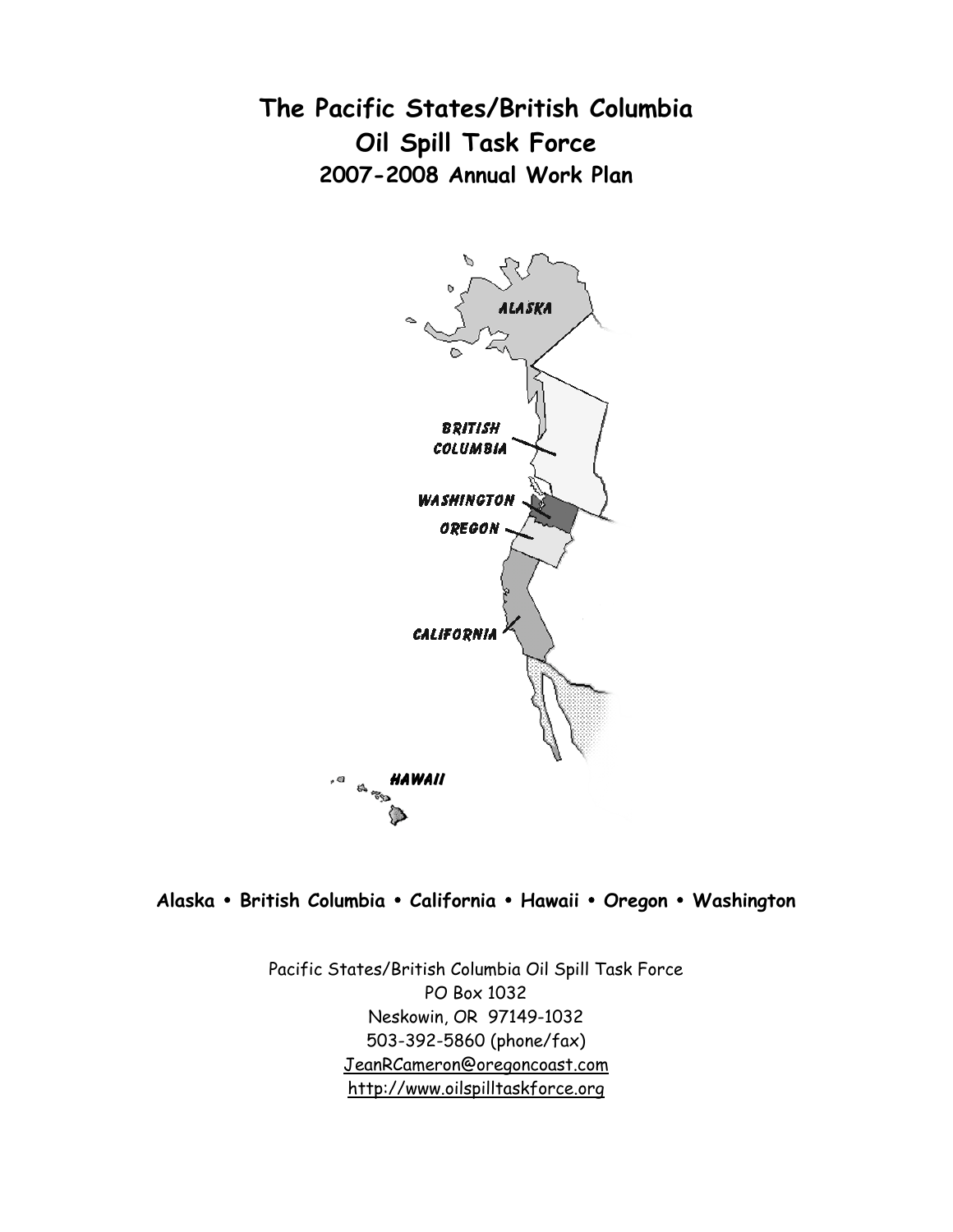# **2007-2008 Annual Work Plan TABLE OF CONTENTS**

| Statement of Authority                              | 2              |
|-----------------------------------------------------|----------------|
| <b>Spill Prevention Objective</b>                   | 3              |
| Database Project                                    | 3              |
| <b>Prevent Pipeline Spills</b>                      | 4              |
| <b>WCOVTRM Implementation Analysis</b>              | 4              |
| <b>Recommended Best Industry Practices</b>          | 5              |
| <b>POSPET</b>                                       | 6              |
| <b>Monitor TAPS Conversions</b>                     | 6              |
| Host Roundtable on Green Ports                      | $\overline{7}$ |
| Topics of Concern                                   | 8              |
| Spill Preparedness and Response Objective           | 9              |
| Increase U.S. Limits of Liability                   | 9              |
| Review U.S./CN Transboundary Issues                 | 10             |
| Track ICS changes to guidance and forms             | 11             |
| Maintain the IVRP & other Comparative Tables        | 12             |
| Maintain and Expand OILS 911                        | 12             |
| Topics of Concern                                   | 13             |
| <b>Communications Objective</b>                     | 14             |
| Host Clean Pacific Conference                       | 14             |
| Conduct Stakeholder Outreach                        | 15             |
| Maintain the Task Force Web Site                    | 16             |
| <b>Track Federal Policies</b>                       | 17             |
| Maintain the Legacy Awards Program                  | 17             |
| Meet with Federal Officials                         | 18             |
| Expand Outreach to Coastal States/Provinces         | 19             |
| <b>Improve Communications among Member Agencies</b> | 19             |
| Develop 2008-2009 Annual Work Plan                  | 20             |
| Attachments:                                        |                |
| A. Vision, Mission, Goals, & Objectives             | 22             |
| B. Key Task Force Personnel                         | 23             |
| C. Points of Contact                                | 24             |
| D. Annual Work Plan Timeline & Glossary             | 29             |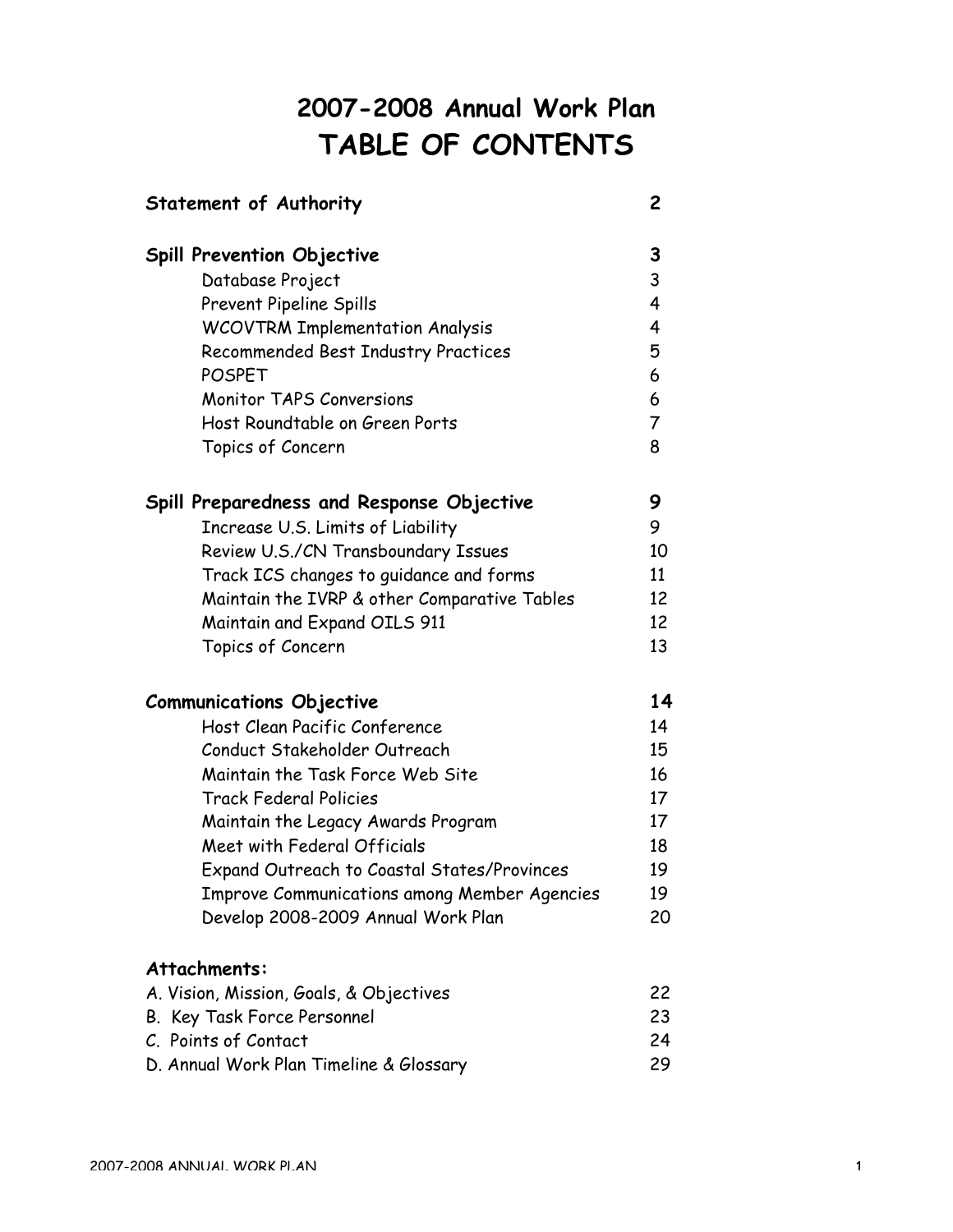## **Pacific States/British Columbia Oil Spill Task Force 2007-2008 Annual Work Plan**

## **Statement of Authority**

This document represents a consensus of the 2007 Pacific States/British Columbia Oil Spill Task Force Members concerning a common sense of purpose and direction for the work year from 2007 to 2008. This Annual Workplan is adopted pursuant to and follows the intent of the Pacific States/British Columbia Oil Spill Memoranda of Cooperation of 1989 and 2001 and the 2004-2009 Strategic Plan, and is endorsed by the following members:

- Signed by Lisa Curtis, Administrator, Office of Spill Prevention and Response, California Department of Fish and Game, on July 31, 2007
- Signed by Larry Hartig, Commissioner, Alaska Department of Environmental Conservation, on August 9, 2007
- Signed by Laurence Lau, Deputy Director for Environmental Health, Hawaii Department of Health, on August 13, 2007
- Signed by Polly Zehm for Jay Manning, Director, Washington Department of Ecology, on August 16, 2007
- Signed by Dick Pedersen, Deputy Director, Oregon Department of Environmental Quality, on August 9, 2007
- Signed by J.S. Mattison for Joan Hesketh, Deputy Minister, British Columbia Ministry of Environment, on July 31, 2007

(Signatures are on file at the Pacific States/British Columbia Oil Spill Task Force office)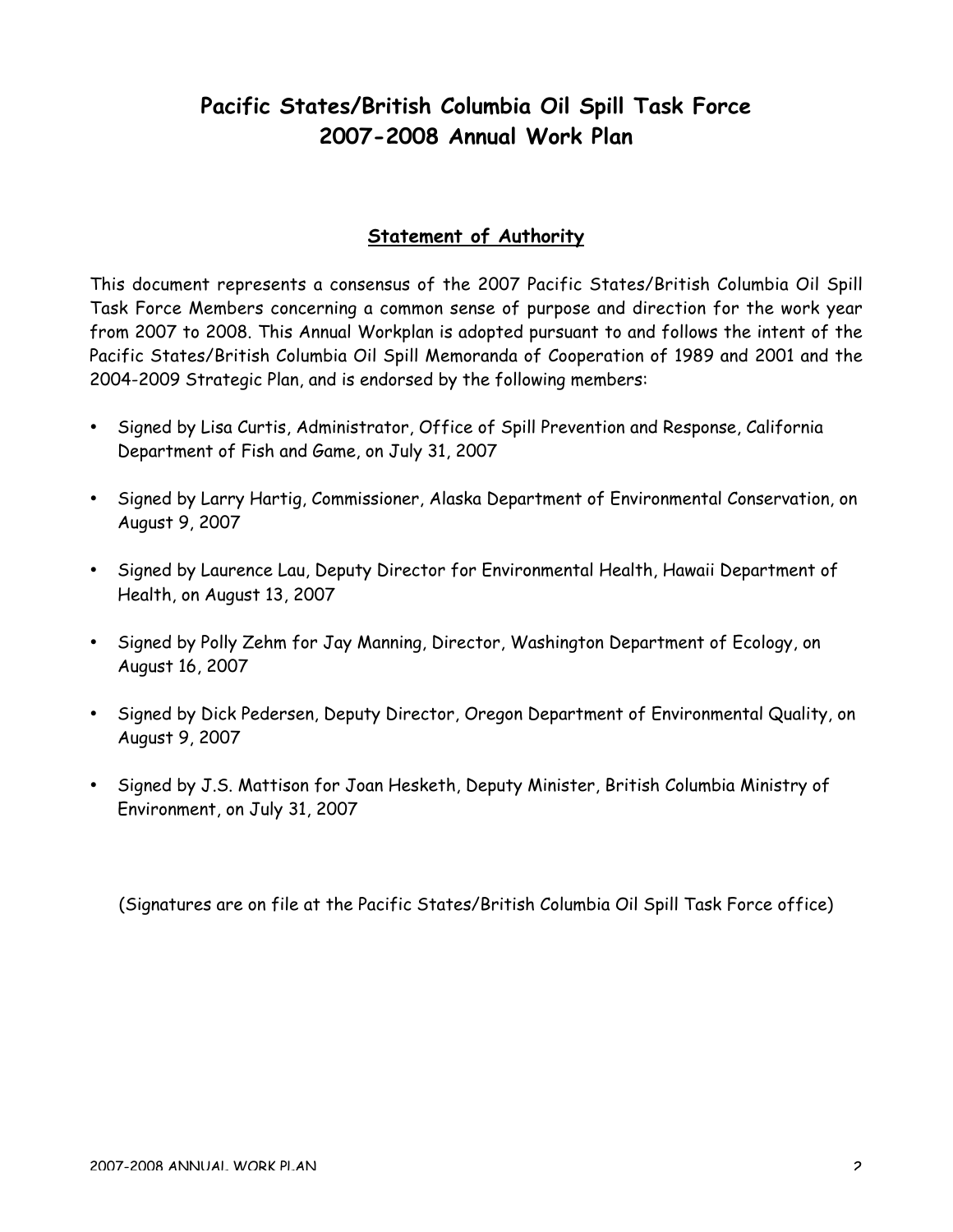## **Spill prevention objective**

TO PREVENT OIL SPILLS FROM VESSELS, PIPELINES, FACILITIES, VEHICLES, AND RAILROADS THROUGH DEVELOPMENT AND IMPLEMENTATION OF REGULATORY AND PUBLIC/PRIVATE PARTNERSHIPS.

## **TASK I: The Pacific States/BC Oil Spill Task Force Database Project**

**Goal:** Maintain a regional database of spills in our member jurisdictions which includes information on spill trends and causal factors

**Lead Responsibility:** Camille Stephens, Alaska Department of Environmental Conservation

## **Process and Timeline:**

**Step 1:** Continue the Database Project Workgroup with the following charter:

- Identify short-term steps and goals that will incrementally achieve the project goal.
- Continue to refine data submittals consistent with the Task Force Data Dictionary, including refining applications of the terms "other" and "unknown".
- Incorporate collection of data that reflects activity occurring at the time of a spill for use in sensitivity analyses, with emphasis on activities involved in the various oil transfer operations.
- Refine causal investigations and information entered into the database to achieve a level of specificity that supports effective analysis while conforming to the collection capabilities of member agencies. Strive to improve member agency analysis and collection capabilities where appropriate.
- Submit data semi-annually in order to promote a consistent application of effort and quality review by member agencies.
- As the quality and scope of data submission continues to improve, collaborate to design an application that facilitates import of data submissions by member agencies as well as analysis of the regional information for trends and causal factors.
- The workgroup will be composed of one representative from each member agency; such representative should be assigned the Task Force database responsibilities at the operational level within the agency, should be conversant with data entry and quality issues, and be familiar with Access database principles. The workgroup chair will be Camille Stephens of the Alaska Department of Environmental Conservation.

**Target Date:** The workgroup will convene primarily by conference call, quarterly or as needed.

#### **Task I Workload:**

- Each Agency: Assign a representative to the project workgroup and support their participation. Provide a firm commitment of the necessary resources at the agency operational/middle management level.
- AK Department of Environmental Conservation: Provide necessary project leadership.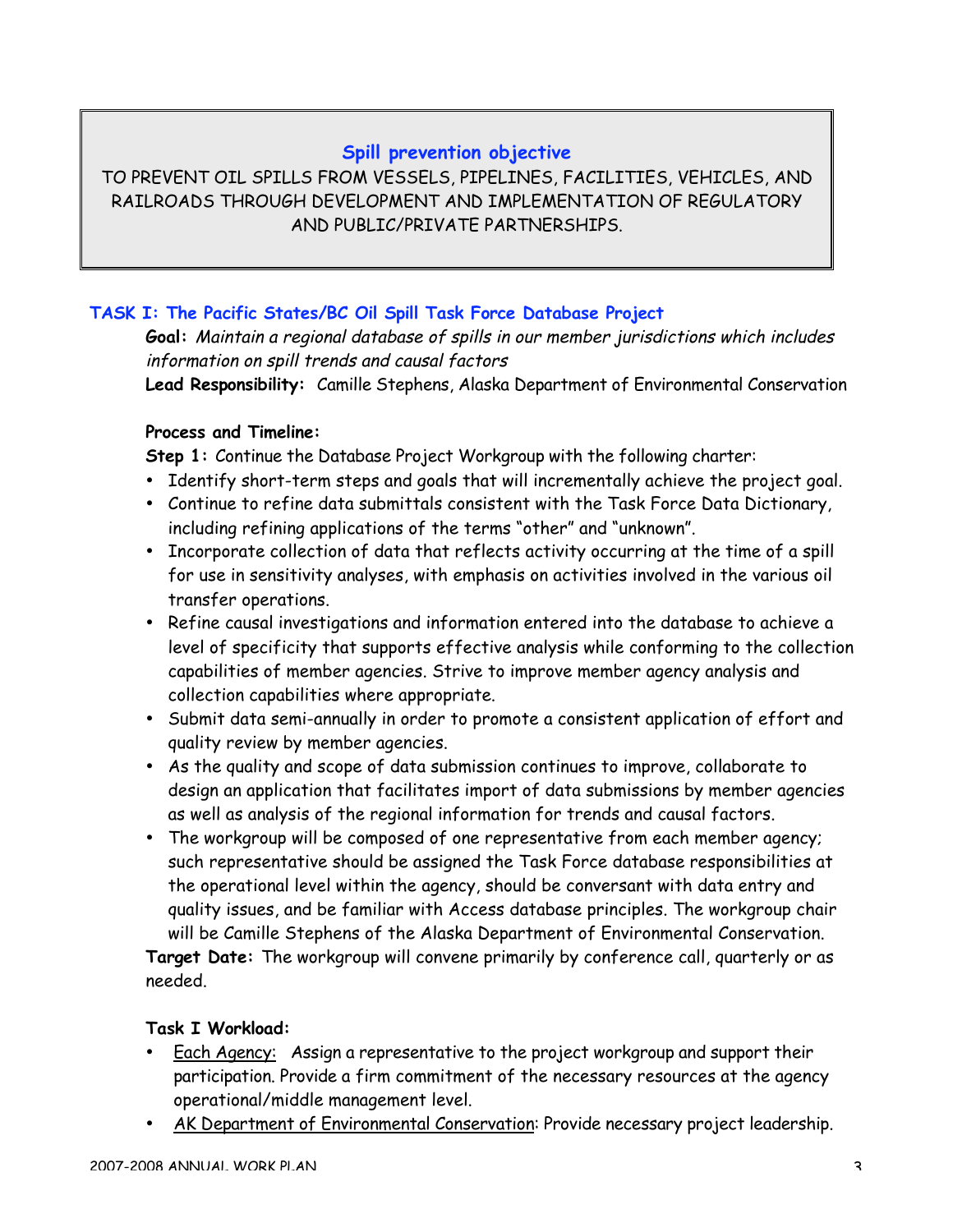- BC Ministry of Environment: Provide liaison with the Provincial agency that manages spill data and facilitate British Columbia's participation in this project.
- Coordinating Committee: Monitor and advise regarding task implementation.
- Executive Coordinator: Provide necessary coordination and project staffing.

## **TASK II: Preventing Spills from Pipelines**

**Goal:** To prevent spills from pipelines carrying either crude or refined petroleum product while also improving pipeline spill preparedness and response. **Lead Responsibility:** The Executive Coordinator and the Coordinating Committee

#### **Process and Timeline:**

**Step 1:** Compile a table comparing both U.S. and Canadian federal and jurisdictional regulations governing pipeline spill prevention, preparedness, and response, including training requirements for operators. Also report on the status of Geographic Response Plans for pipelines in each jurisdiction.

**Target Date:** January, 2007

**Step 2:** The Task Force Coordinating Committee will develop a Scope of Work for a Pipeline Project Workgroup, including, but no limited to the following issues: a regulatory gap analysis based on the comparative table; defining regulatory agency relationships and identifying opportunities for cooperation; reducing 3rd party damage; land use issues affecting pipelines; strategies to expedite permits to replace pipeline sections that represent spill risks; evaluating standards for valve spacing; improving risk-based management by both operators and regulators.

**Target Date:** April, 2007

**Step 2**: The Coordinating Committee will identify a Chairperson as well as key stakeholders to form the Pipeline Project Workgroup and develop a work plan to address this Scope of Work.

**Target Date:** June, for the 2008-2009 work year

#### **Task II Workload**:

- Each Agency: Identify Points of Contact for this project.
- Coordinating Committee: Responsible for Step 2 above and project oversight and guidance.
- Executive Coordinator: Responsible for Step 1 above, plus coordination and support required to implement of all steps.

## **TASK III: Report on the status of implementation and efficacy of the West Coast Offshore Vessel Traffic Risk Management (WCOVTRM) Project Workgroup's Recommendations**

**Goal:** Report to the Task Force Members regarding to what extent, and to what effect, the 2002 recommendations of the WCOVTRM Workgroup have been implemented. Include recommendations regarding how the Task Force – in partnership with the U.S.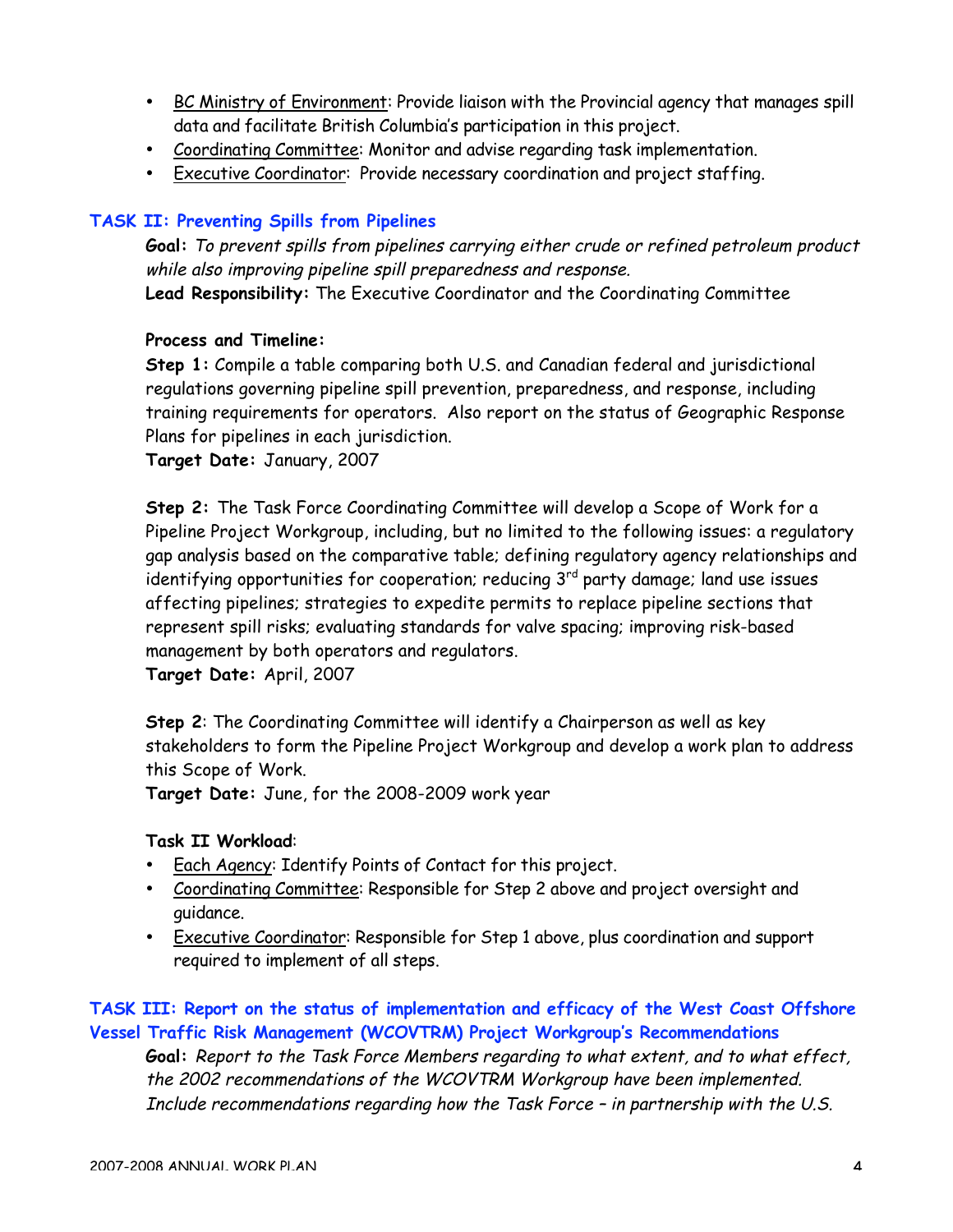and Canadian Coast Guards - should continue to implement these or alternative recommendations.

**Lead Responsibility:** Task Force Executive Coordinator & Rick Holly, OSPR

#### **Process and Timeline:**

**Step 1:** The Project Co-Chairs (Rick Holly and Steve Danscuk of the U.S. Coast Guard) will work with the Executive Coordinator and Coordinating Committee to review the implementation ratings and recommendations for further action submitted by the WCOVTRM Project Workgroup in June. Further recommendations will be considered based on the WCOVTRM Workgroup's 2002 criteria (see p.55 of the 2002 Final Report). **Target Date:** July – August, 2007

**Step 2:** A final report will be compiled that covers the implementation status and recommendations for further actions. This report will be posted on the Task Force website and a presentation on the report will be given at the Clean Pacific Conference. **Target Date:** September, 2007

**Step 3**: As noted in Step 1 above, the Coordinating Committee will consider recommendations from the WCOVTRM Workgroup for further action on this project, and will revise this 2007-2008 Annual Work Plan to incorporate those steps as necessary. **Target Date:** September – October, 2007

#### **Task III Workload**:

- Each Agency: Identify Points of Contact for this project.
- OSPR**:** Rick Holly, Project Co-Chair with Steve Danscuk, U.S. Coast Guard, to participate in analysis and provide guidance.
- Coordinating Committee: Step 3 above, plus monitor and advise regarding task implementation.
- Executive Coordinator: Coordinate and support implementation of all steps identified above.

#### **TASK IV: Advocate for Best Industry Practices (BIPs) for Vessels and Tug/Tank Barges**

**Goal:** Communicate recommendations regarding Best Industry Practices to prevent oil spills from tank and non-tank vessels 300 GT or larger, and from tank barges. **Lead Responsibility:** Executive Coordinator with technical support from Laura Stratton, Washington Department of Ecology

#### **Process and Timeline:**

**Step 1:** The US Coast Guard Pacific Area recommended that the West Coast Harbor Safety Committees (HSCs) develop Standards of Care for their ports consistent with the Best Industry Practices. The Task Force will continue to monitor the West Coast Harbor Safety Committees progress in promoting the Best Industry Practices. **Target Date:** Ongoing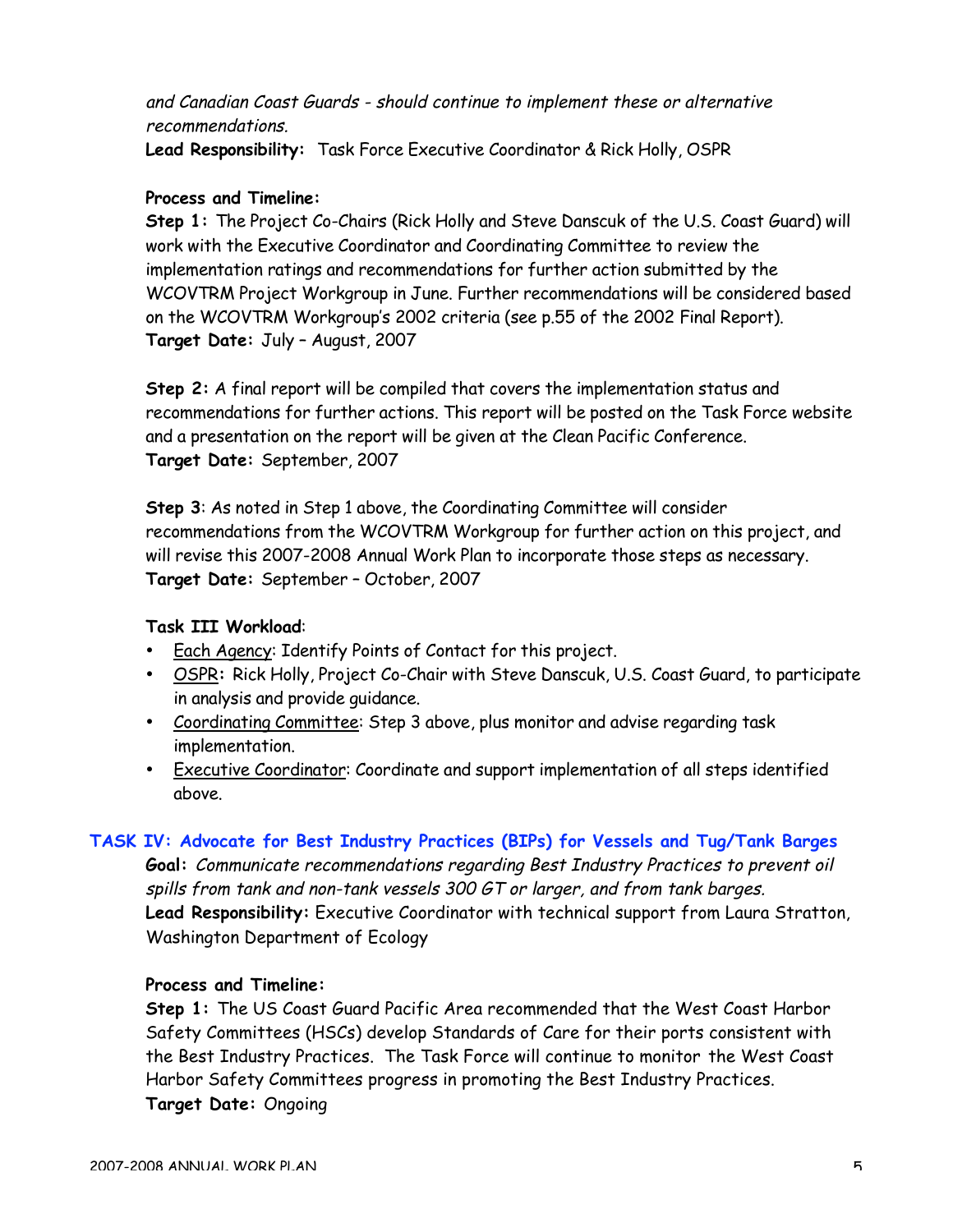**Step 2:** Work with the American Waterways Operators (AWO) Pacific Region to convene the AWO/USCG Pacific Region Quality Steering Committee to endorse and develop a plan for implementing the tug/tank barge Best Industry Practices. **Target Date:** As soon as possible

#### **Task Workload**:

- Each Agency: Identify Points of Contact and assist with communications and outreach.
- WA Department of Ecology: Provide policy leadership and technical support.
- Coordinating Committee: Monitor and advise regarding task implementation.
- Executive Coordinator: Lead on implementation of all steps identified above.

#### **TASK V: Pacific Oil Spill Prevention Education Team (POSPET)**

**Goal:** Support the Pacific Oil Spill Prevention Education Team's campaign to prevent small oil spills from fishing and recreational vessels as well as marinas.

**Lead Responsibility:** Task Force Executive Coordinator with Eric Olsson, POSPET Chair and representatives of member agencies assigned to POSPET

#### **Process and Timeline:**

**Step 1:** Provide planning and logistical support for POSPET meetings in the spring and fall and for information exchange between meetings using an email listserve. Support efforts to recruit new POSPET members.

**Target Date:** Ongoing

**Step 2:** Work with POSPET members to support their outreach by providing a website and facilitating printing and distribution of campaign materials. **Target Date:** Ongoing

**Step 3:** Keep POSPET members advised regarding usage data for 1-800-OILS-911. **Target Date:** Ongoing

#### **Task Workload:**

- Executive Coordinator: Lead responsibility for Steps above, plus report to the Coordinating Committee.
- Each Agency: Appoint at least one person to participate in POSPET for their jurisdiction; such a contact does not need to be limited to the member agency if another agency has a mandate to provide spill prevention education to recreational boaters and marinas. Participation in POSPET meetings may be done by conference call.
- Coordinating Committee: Monitor and advise on task implementation.

## **TASK VI: Monitor the Double Hull Conversion of the TAPS Fleet and Share Information on All Vessels of Concern**

**Goal:** Monitor the double-hull conversion of tankers in the TAPS trade and share relevant information regarding incidents, inspections, near-misses, disabled vessel coastal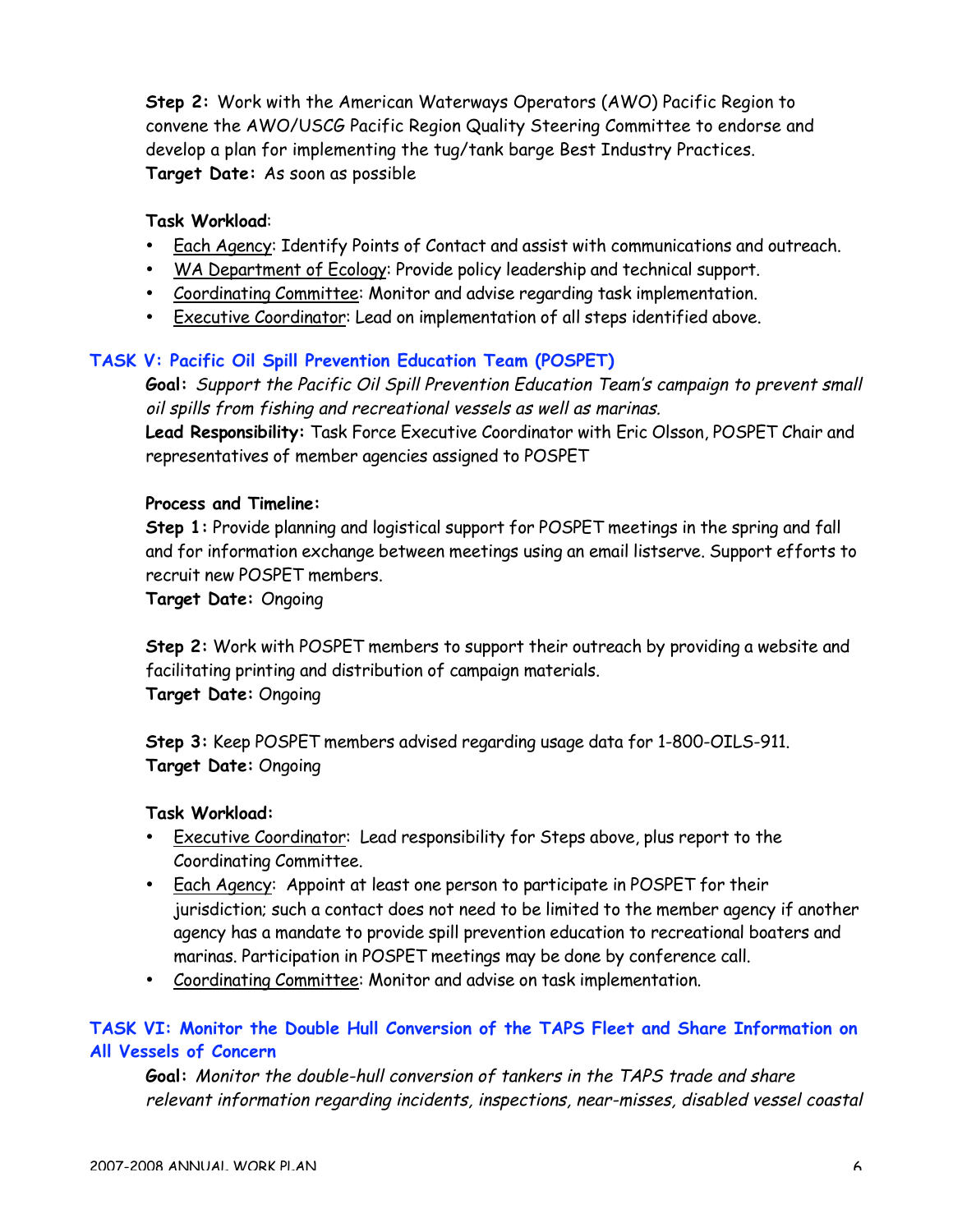transit plans, for tank ships, tank barges, and non-tank vessels transiting between member jurisdictions.

**Lead Responsibility**: Executive Coordinator and Laura Stratton, Washington Department of Ecology

#### **Process and Timeline:**

**Step 1:** Ecology will maintain and provide a listing of TAPS tankers that includes vessel names, build dates, retirement dates, and owner/operators, in order to monitor the age, new build construction status, and double-hull conversion dates for TAPS trade tankers. As this information is updated, it will be expanded to include an analysis of what percentage of the TAPs tanker fleet are single hull, double-bottom, and double hull. **Target Date**: Quarterly or as needed to reflect new information

**Step 2:** The Executive Coordinator will request information from the U.S. Coast Guard regarding TAPS tanker inspections and any trends of concern identified by their Critical Area Inspection Program (CAIP).

**Target Date:** Annually

**Step 3:** All member agencies will share information with one another regarding both tank and non-tank vessel inspections, incidents, near-misses, and disabled vessel coastal transit plans, which indicate possible risks to other member jurisdictions. **Target Date:** Ongoing

#### **Task Workload:**

- Laura Stratton (WDOE) will take the lead on tracking and advising the Coordinating Committee regarding double-hull conversions, new build construction status, and the status of the TAPS fleet.
- Each Agency: Identify Points of Contact for information exchange regarding incidents, near-misses, and inspection problems for both tank and non-tank vessels, as well as tank barges, which are transiting between member jurisdictions.
- Executive Coordinator and Coordinating Committee: Monitor and facilitate task implementation. Contact the USCG regarding CAIP inspections of TAPS tankers.

### **TASK VII: Host a Roundtable discussion on Green Ports**

**Goal:** To promote collaboration among regional ports towards the goal of providing services to vessels as well as changing their own operations in order to reduce environmental impacts.

**Lead Responsibility**: Executive Coordinator and Coordinating Committee

#### **Process and Timeline:**

**Step 1:** Draft an agenda, identify speakers, and make logistical arrangements for the event.

**Target Date**: January, 2008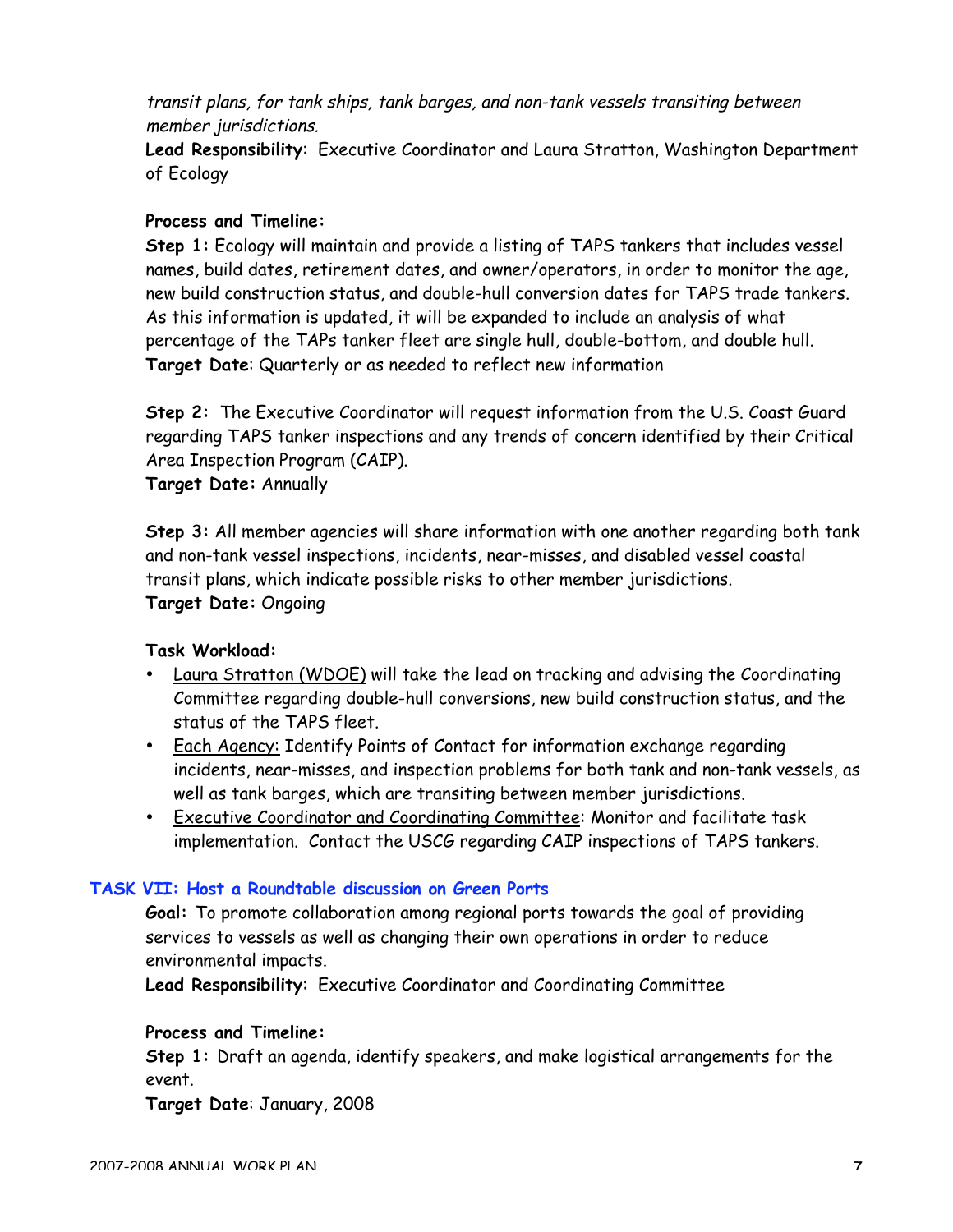**Step 2:** Invite and confirm speakers; promote the event, and manage registrations and logistics.

**Target Date:** End of March, 2008

**Step 3:** Host the Green Ports Roundtable in the LA/LB area **Target Date:** April 8, 2008

### **Task Workload:**

- Executive Coordinator: Lead responsibility for Steps above, plus report on progress to the Coordinating Committee.
- Coordinating Committee: Monitor and advise on task implementation.

## **TASK VIII: Monitor Spill Prevention Topics of Concern**

**Goal:** Monitor and share information on the following Spill Prevention Topics of Concern:

- Cruise ship operations with regard to spills and other water pollution impacts
- Oil spill prevention research and development, including Best Available Technology (BAT) and Best Achievable Protection (BAP)
- Offshore Lightering
- Oil spill risks from sunken vessels
- Waste oil dumping by deep draft commercial ships
- Vessel and Facility Oil Transfer regulations
- Spills from trucks and railroads
- Salvage capabilities and regulations (refers to emergency stabilization, firefighting, and lightering)
- Liquefied Natural Gas shipping and terminal operations
- Tug escort requirements
- Towing vessel inspection regulations
- Green Ports
- Ballast water regulations preventing spread of invasive aquatic species
- Federal preemption issues
- Spill Prevention Lessons Learned
- Vessel traffic trends and risk assessments or studies

## **Responsibility:** Executive Coordinator, Coordinating Committee, designated Points of Contact

**Process:** Share information at quarterly meetings or as needed between meetings **Timeline:** Ongoing

#### **Task Workload:**

- Executive Coordinator and Coordinating Committee: Monitor and share information on Topics of Concern between and at quarterly meetings.
- Each Agency: Establish Points of Contact to monitor and exchange information on Topics of Concern.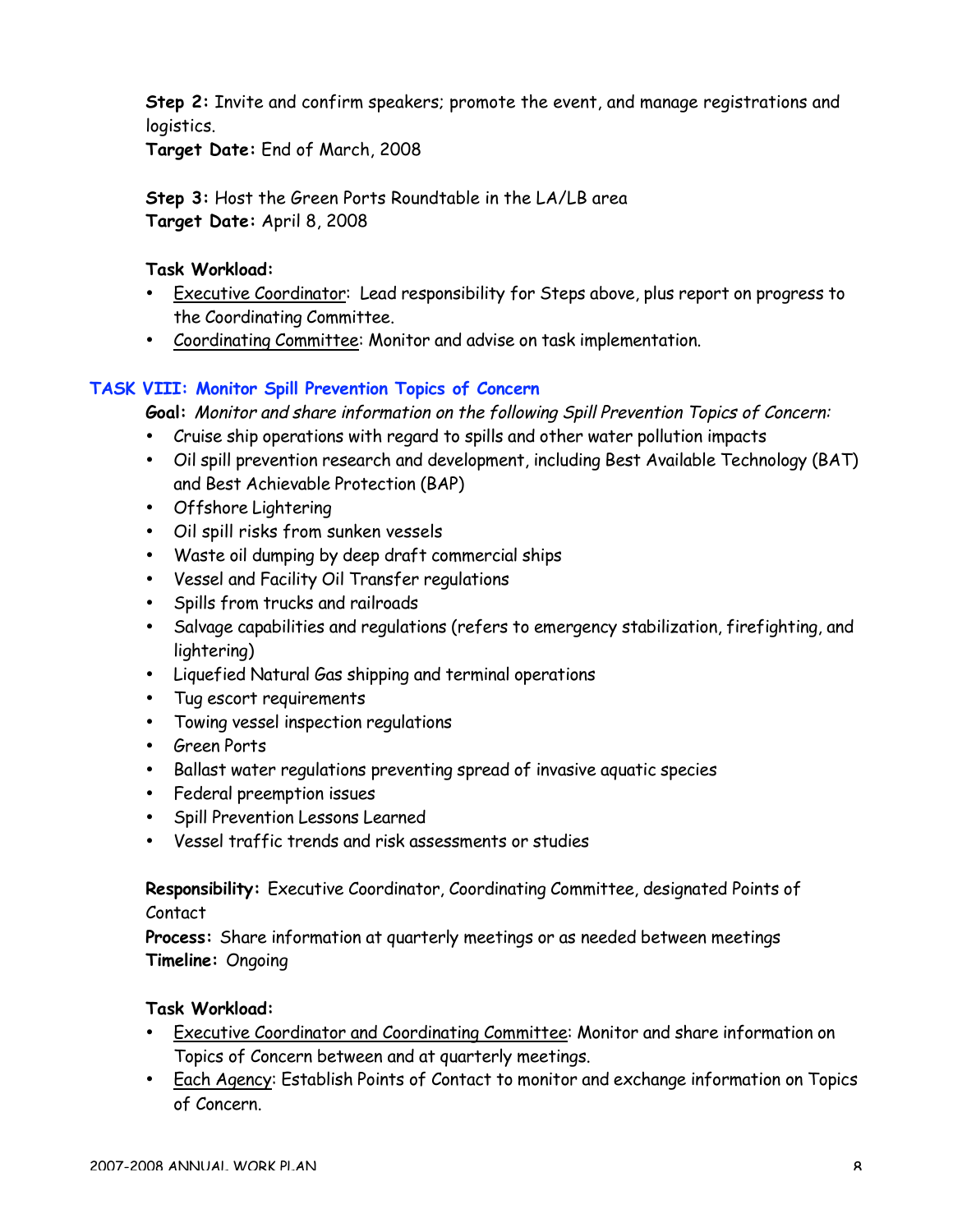#### **SPILL PREPAREDNESS AND RESPONSE OBJECTIVE**

TO ENHANCE OIL SPILL PREPAREDNESS AND RESPONSE CAPABILITIES IN U.S. AND CANADIAN PACIFIC COASTAL AREAS.

#### **TASK I: Advocate for increases in U.S. Limits of Liability**

**Goal:** To maintain the solvency of the U.S. Oil Spill Liability Trust Fund, petition appropriate federal agencies to increase the OPA Limit of Liability to reflect increases in the CPI since 1990.

**Lead Responsibility:** Executive Coordinator

#### **Process and Timeline:**

**Step 1:** Submit letters of petition to the U.S. Environmental Protection Agency for nontransportation related onshore facilities; to the Department of Interior for offshore facilities and related pipelines; and to the Department of Transportation for transportation-related onshore facilities, deepwater ports, and onshore pipelines, motor carriers, and railroads. Ask the Secretary of each agency to initiate rulemaking to increase the Oil Pollution Act Limit of Liability for these regulated entities to reflect increases in the CPI since  $1990<sup>1</sup>$ 

**Target Date:** January 2007

**Step 2**: Track rulemaking and the public docket regarding our letter petitioning the Department of Homeland Security (i.e., the U.S. Coast Guard) to initiate rulemaking to increase the Oil Pollution Act Limit of Liability to reflect increases in the CPI since 1990 for oil handling facilities under their authority. **Target Date**: Ongoing

 <sup>1</sup> In November, 2005 the Pacific States/British Columbia Oil Spill Task Force petitioned the U.S. Coast Guard to adjust the Limits of Liability for tank vessels, tank barges, non-tank vessels, and appropriate facilities by the Consumer Price Index (CPI) increase since the Oil Pollution Act (OPA) was passed in 1990. That petition for rulemaking and response are located at http://dms.dot.gov/; the complete docket number is USCG-2005-23163. The Delaware River Protection Act of 2006 amended and increased liability limits under OPA for all vessel types - i.e. all tank vessels, which includes tank barges, as well as other non-tank vessels. The increases to limits were approximately 50%, which roughly corresponds to the consumer price index increases since OPA was enacted. Increases to liability limits for single hull tank vessels (approximately 150%) far exceeded consumer price index increases. The Act also amended the provision authorizing further increases to limits based on consumer price index increases to begin from the date of enactment of the Act. Authority for future rulemaking to increase vessel limits of liability is limited to consumer price increases. The USCG is now required to make those adjustments every three years.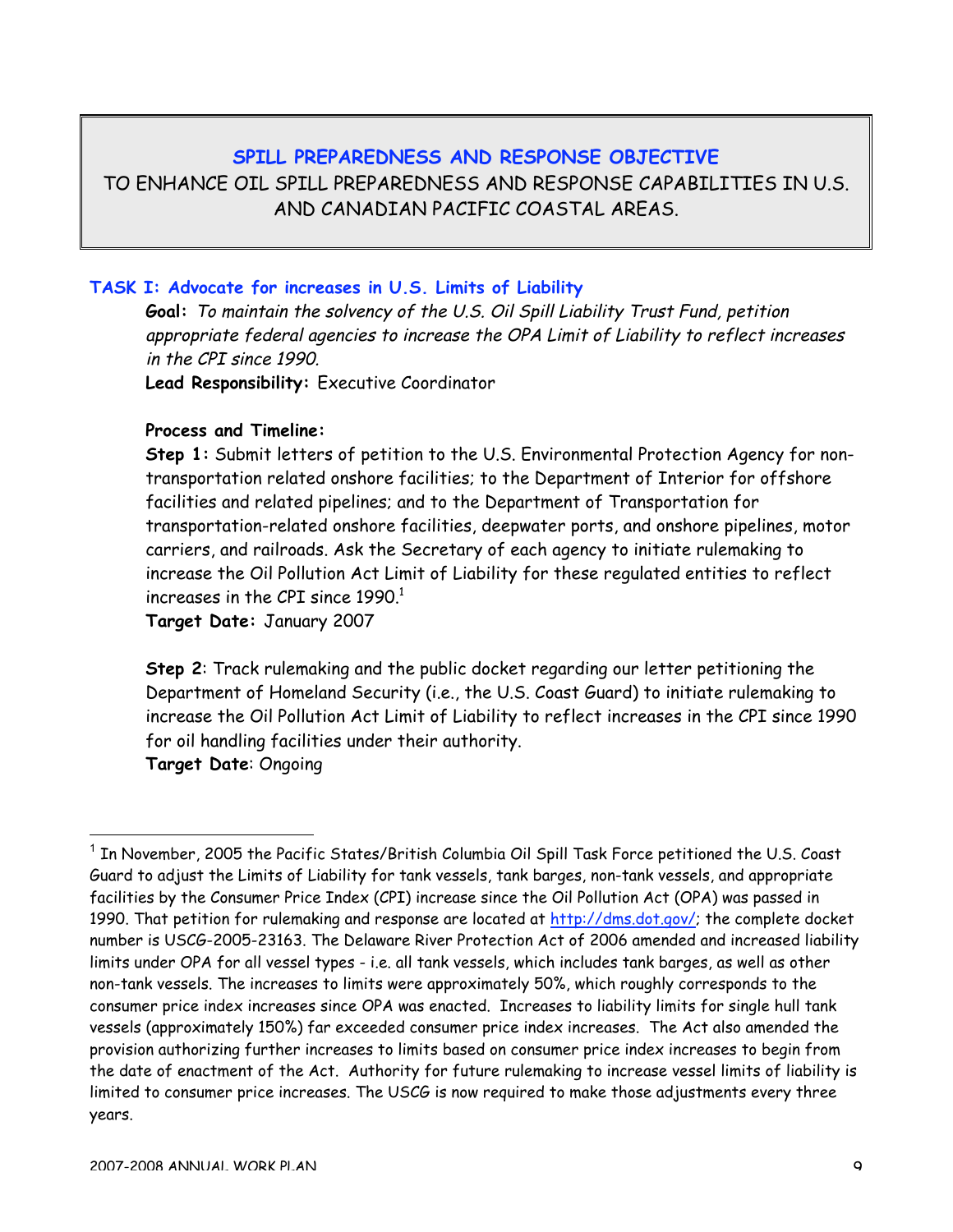Step 3: Track the public docket regarding rulemaking by U.S. Environmental Protection Agency, the Department of Interior, and the Department of Transportation in response to our petitions.

**Target Date:** Ongoing

#### **Task Workload:**

- Executive Coordinator: Overall implementation and coordination as described above.
- Coordinating Committee: Advice and oversight.

#### **Task II: Review U.S. and Canadian Transboundary Planning and Response Issues**

**Goal:** Convene a stakeholder workgroup to review U.S./Canadian transboundary spill response issues and capabilities, and to develop recommendations for improvements. **Lead Responsibility: Dave Byers, Washington Department of Ecology**

#### **Process and Timeline:**

**Step 1:** Building on lessons learned from the April 2007 CANUSPAC drill and the September 2007 CANUSDIX drill, as well as the Clean Pacific Sessions 2C (Transboundary and Trans-jurisdictional Issues) and 3A (Spill Incident Management Teams), the Task Force Coordinating Committee will identify key stakeholders to be invited to participate in a comprehensive review of U.S./Canadian transboundary spill response issues. The Coordinating Committee will also develop the Scope of Work for this U.S./Canadian Transboundary Spill Response Workgroup, including, but no limited to the following issues: waste management, financial reciprocity regarding claims, wildlife care and management, integration of key players and affected parties (states, the Province, local governments, tribes/First Nations, landowners, etc) into the response structure, consistency of response paradigms across borders, the roles, responsibilities, and liabilities of the Responsible Party across borders, decision-making protocols for use of In-Situ Burning and Dispersants, decision-making protocols for dealing with a Places of Refuge request, response capabilities, and Mutual Aid protocols. **Target Date:** January, 2008

**Step 2**: The Workgroup is convened and a work plan is adopted to implement the Scope of Work. This Workplan may go beyond the period covered by this annual work plan (7/1/07-6/30/08), as needed. Subcommittees may be formed as needed. A schedule including both conference calls and meetings in rotating U.S. and Canadian locations will be included in the work plan. The Work Plan is submitted to the Coordinating Committee for approval.

**Target Date:** April, 2008

**Step 3:** Subcommittees and the full U.S./Canadian Transboundary Spill Response Workgroup proceed to implement the approved workplan. The Workgroup Chairs will submit a quarterly Progress Report to the Coordinating Committee for review and comment.

**Target Date:** Ongoing after April, 2008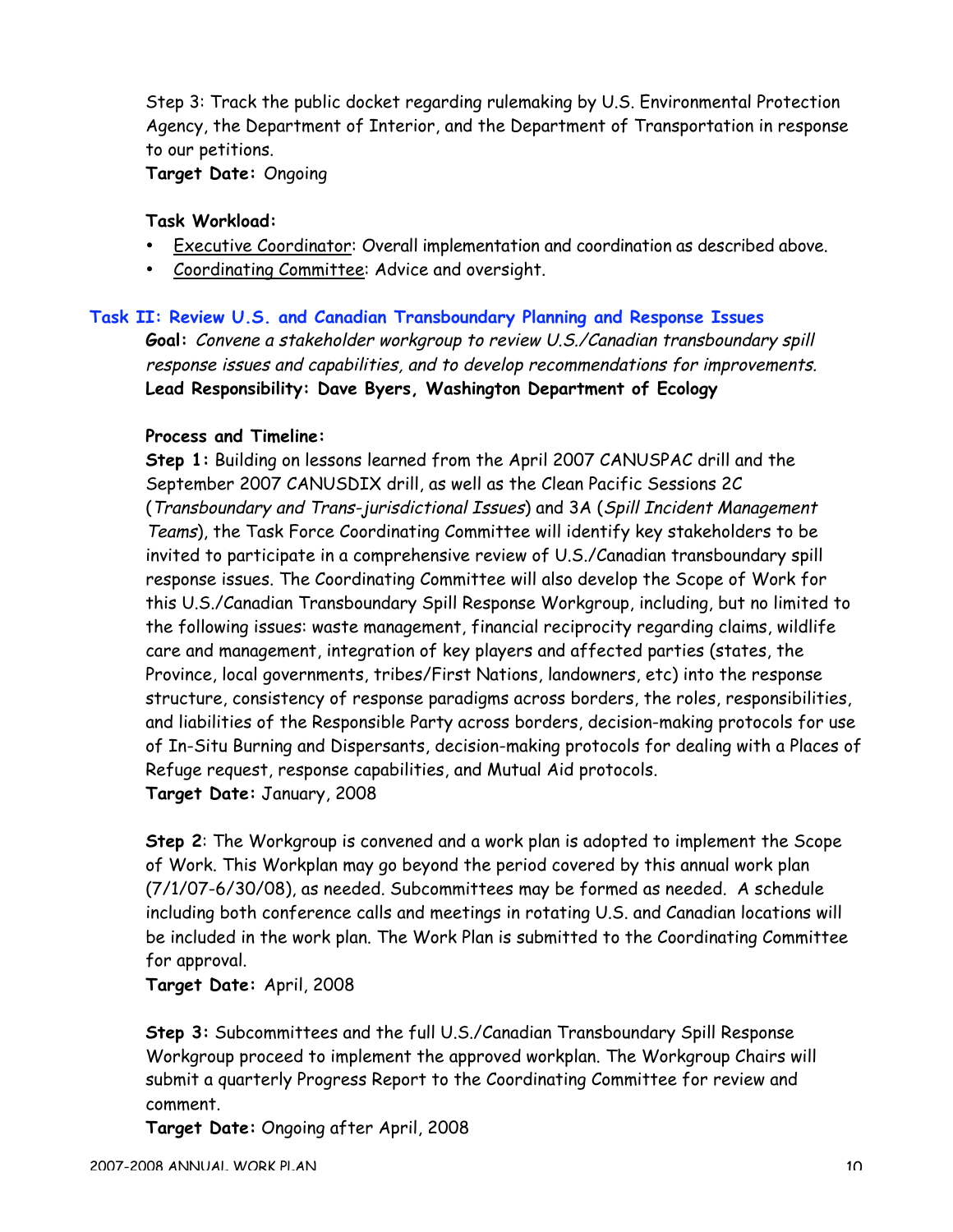**Step 4:** The U.S./Canadian Transboundary Spill Response Workgroup produces a final report and recommendations to improve the U.S./Canadian spill response between the Alaska, British Columbia, and Washington borders.

**Target Date:** To be determined in the Work Plan developed in Step 2 above.

**Step 5:** The Task Force Coordinating Committee decides whether to recommend a similar process addressing US /Mexico transboundary issues affecting California. **Target Date**: As soon as appropriate after completion of Step 4.

#### **Task Workload:**

- **Executive Coordinator: Project Workgroup staffing and coordination. Serve as liaison** to the Coordinating Committee as needed.
- Coordinating Committee: Develop the Scope of Work, identify stakeholders to be invited to participate, and participate as appropriate. Provide ongoing advice and oversight.

#### **Task III: Track changes to ICS guidance and forms regarding oil spill response**

**Goal:** To provide feedback from U.S. Task Force Member Agencies to the U.S. Coast Guard and the NIMS Integration Center regarding the 2006 Edition of the Incident Management Handbook.

**Lead Responsibility:** Larry Iwamoto, Alaska Department of Environmental Conservation

#### **Process and Timeline:**

**Step 1:** A standing committee (including Mike Zollitsch of Oregon DEQ, Larry Iwamoto of the Alaska DEC, Elin Storey of the Washington Department of Ecology, Chris Klumpp from California OSPR, and Curtis Martin from the Hawaii Department of Environmental Health) will be convened by conference call as necessary to review and comment on proposed changes to the U.S. federal guidance regarding the use of the Incident Command System for oil spill response. Consensus comments will be provided to the Coordinating Committee for review/comment prior to filing on behalf of the Pacific States/British Columbia Oil Spill Task Force.

**Target Date:** Ongoing, as needed

#### **Task Workload:**

- Executive Coordinator: Staff support and coordination for the Committee.
- Coordinating Committee: Provide comment on the draft recommendations, and provide general project oversight.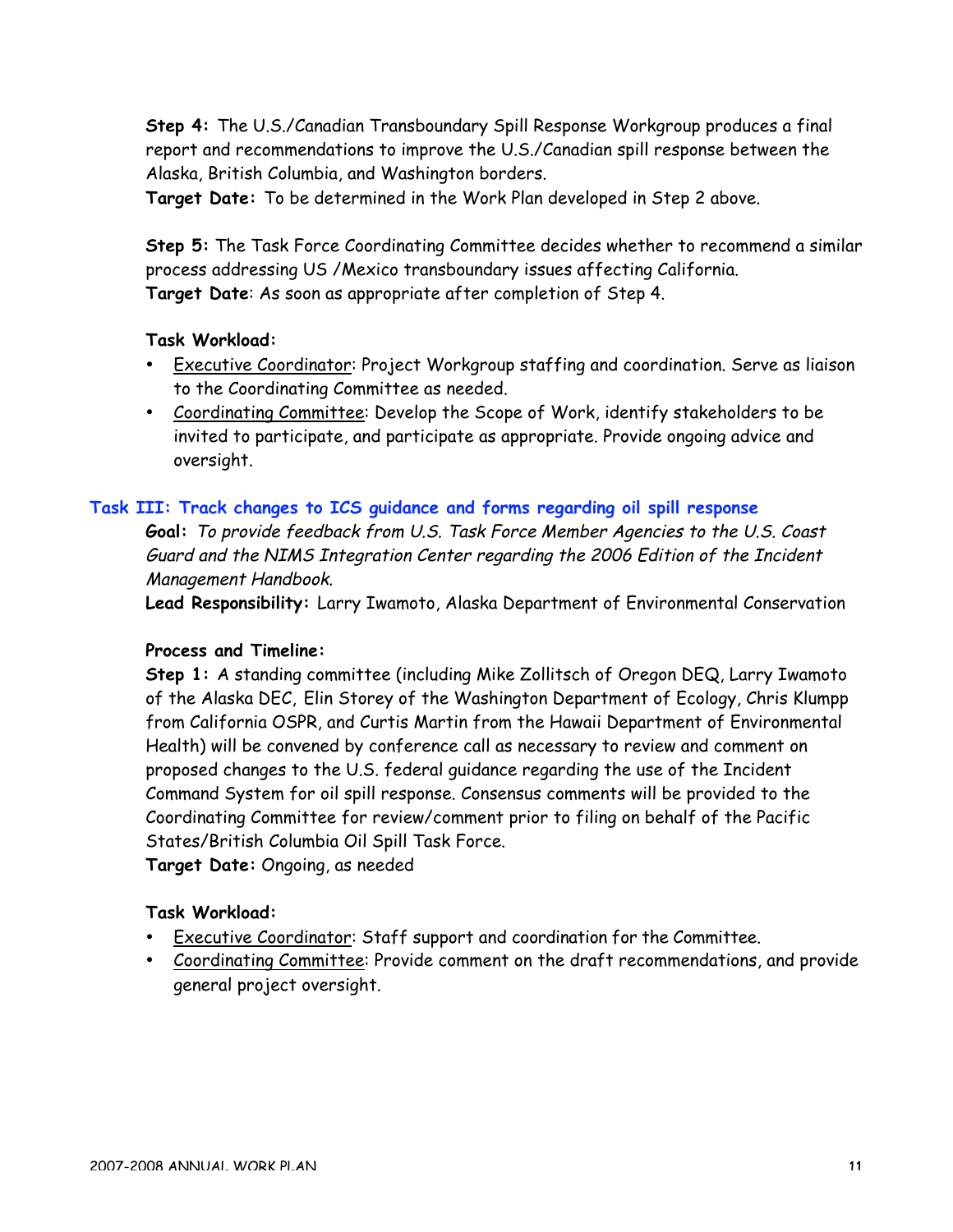## **TASK IV: Maintain the Integrated Vessel Response Plan Matrix and other Comparative Tables**

**Goal:** Maintain the Integrated Vessel Response Plan (IVRP) guidance matrix for tank vessels, the vessel and facility contingency plan tables, the COFR table, and other tables produced by the Task Force to compare member regulations/standards. **Lead Responsibility:** Executive Coordinator

#### **Process and Timeline:**

**Step 1:** As member agency or federal regulations affecting contingency plan or other requirements are adopted or revised, update the IVRP and other comparative tables to reflect such changes.

**Target Date:** As needed

**Step 2:** If Member Agencies and the U.S. Coast Guard are willing to accept non-tank vessel plans in the IVRP format, develop a similar matrix for non-tank vessel contingency plans.

**Target Date**: As needed

**Step 3:** Publish revisions on both the Task Force web site as appropriate. **Target Date**: As needed

#### **Task Workload:**

- Coordinating Committee: Advise the Executive Coordinator of any rule revisions by their agencies affecting vessel contingency plans.
- Executive Coordinator: Overall coordination and implementation as described above.

#### **TASK V: Maintain and extend the OILS 911 Spill Reporting Number**

**Goal:** Maintain and monitor use of the 1-800-OILS-911 spill reporting phone number for British Columbia, Washington, Oregon, and California. **Lead Responsibility:** Executive Coordinator

#### **Process and Timeline:**

**Step 1:** Pay the fee to maintain the 1-800-OILS-911 spill reporting system. **Target Date:** Monthly

**Step 2:** Provide Coordinating Committee with usage reports on the spill reporting system. **Target Date:** Quarterly

**Step 3:** Each participating member agency will ensure that participation by their jurisdiction is running smoothly and that information regarding the OILS 911 number is provided to their recreational boating and fishing community.

**Target Date:** Ongoing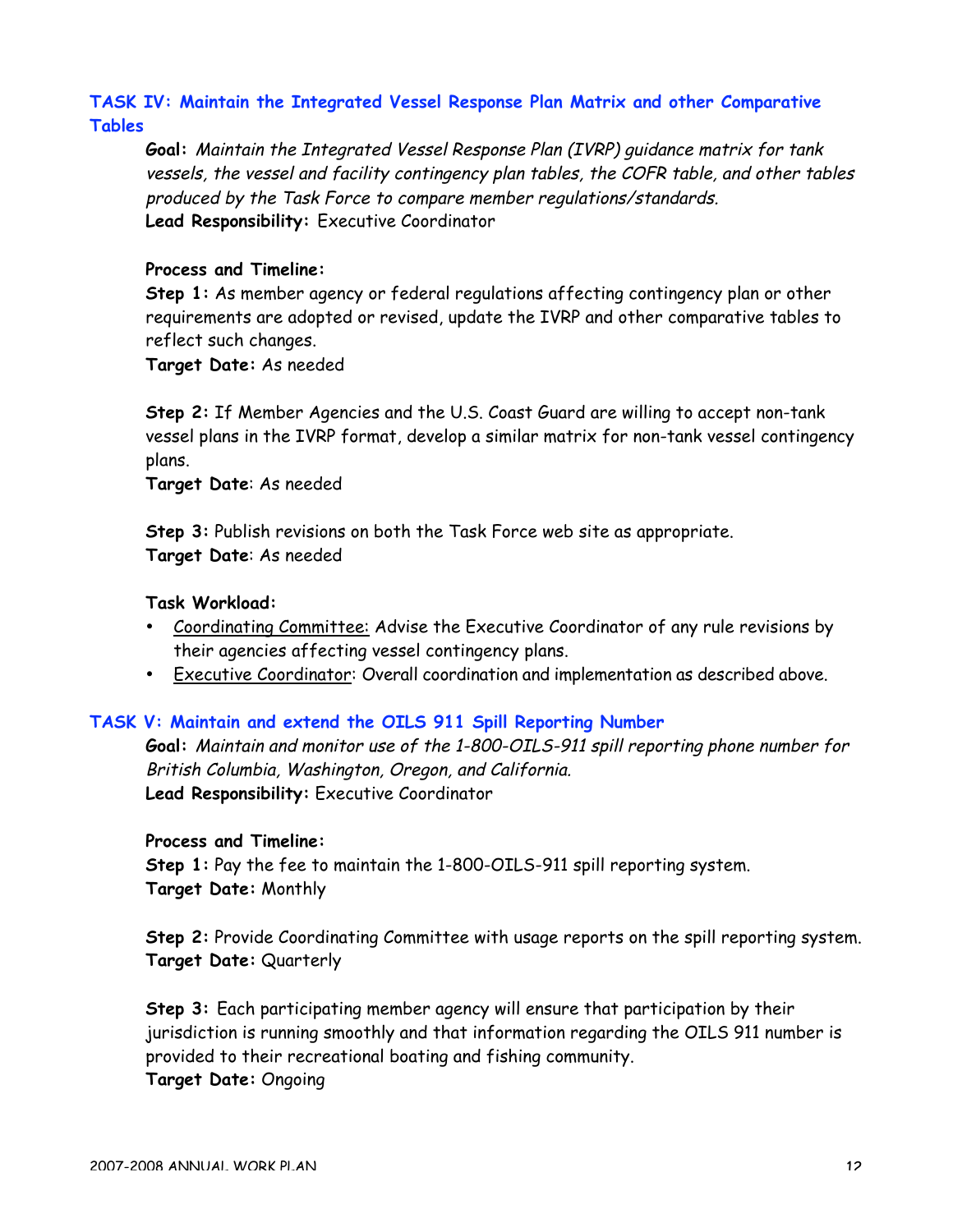**Step 4:** Investigate the possibility of expanding OILS 911 to Alaska and implement as possible.

**Target Date:** Fall-Winter, 2007

## **Task Workload:**

- Coordinating Committee: Ensure that member agency responsibilities are met and report any problems to the Executive Coordinator.
- Executive Coordinator: Overall coordination and implementation as described above.

## **TASK VI: Spill Preparedness/Response Topics of Concern**

**Goal:** Monitor and share information on the following Spill Preparedness/Response Topics of Concern:

- Oil spill drill programs
- Status and solvency of the US federal Oil Spill Liability Trust Fund
- Applied response technologies and regulations
- Spill Response research and development
- Mutual Aid experiences and issues; any necessary updates to the Task Force Mutual Aid Agreements
- Oil Spill Response Organization (OSRO) certifications, mergers, mutual aid, and response capabilities
- Natural Resource Damage Assessment (NRDA) initiatives, issues, and activities, including NRDA assessments and collections
- Coordination of inter-jurisdictional wildlife care
- West Coast sea bird and other vulnerable marine populations threatened by oil spills
- Development of remote sensing capabilities, application of RADARSAT, and implementation of 24-hour response operations where it would be safe and effective
- Impacts of Avian Influenza on oiled bird rescue/rehabilitation and worker safety
- Preparedness/Response Lessons Learned
- Contingency plan regulations and preparedness/response issues re: nontank vessels
- Track planning for Potential Places of Refuge and applications of POR decision-making guidelines

**Responsibility:** Executive Coordinator, Coordinating Committee, designated Points of Contact

**Process:** Share information at quarterly meetings or as appropriate between meetings. **Timeline:** Ongoing

## **Task Workload:**

- Executive Coordinator and Coordinating Committee: Monitor and share information on Topics of Concern between and at quarterly meetings.
- Each Agency: Establish Points of Contact to monitor and exchange information on Topics of Concern.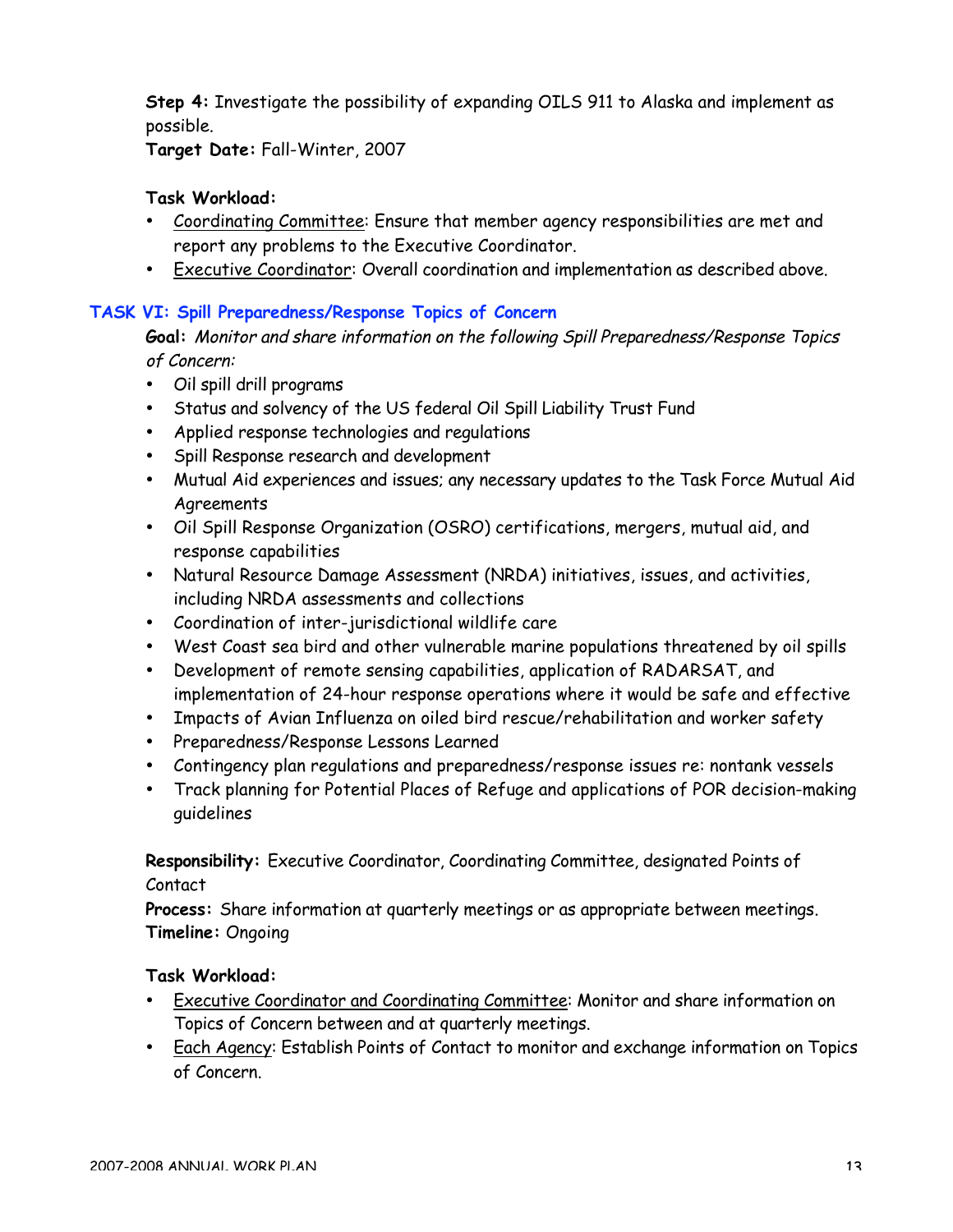## **COMMUNICATIONS OBJECTIVE**

TO CONTINUOUSLY IMPROVE COMMUNICATIONS WITHIN THE TASK FORCE AS WELL AS WITH KEY STAKEHOLDERS AND THE GENERAL PUBLIC, AND TO MAINTAIN A HIGH LEVEL OF PUBLIC AND STAKEHOLDER INVOLVEMENT IN TASK FORCE ACTIVITIES.

## A. STAKEHOLDER OUTREACH/EXTERNAL COMMUNICATIONS

## **TASK I: Host a Clean Pacific Conference in September, 2007**

**Goal:** Working with the TradeFair Group, plan and host the first two-day biennial conference in Seattle in September of 2007, which will incorporate the 2007 Annual Meeting.

**Lead Responsibility**: The Executive Coordinator, the WA Department of Ecology, and the Coordinating Committee

#### **Process and Timeline:**

**Step 1:** Work with TradeFair Group staff to provide input and guidance on Program development, including preparations for sessions chaired by Task Force Coordinating Committee members or the Executive Coordinator. **Target Date:** July 1 through September 14, 2007

**Step 2:** Executive Coordinator and Coordinating Committee to work with TradeFair Group to review Clean Pacific Grant applications. **Target Date:** July, 2007

**Step 3:** Promote Clean Pacific and help TradeFair Group staff secure Supporters and Sponsors for Clean Pacific. **Target Date:** July through September 14, 2007

**Step 4:** Executive Coordinator and Coordinating Committee to work with TradeFair Group to select a site for Clean Pacific 2009. **Target Date:** July – August 2007

**Step 5:** Executive Coordinator and Coordinating Committee to work with the Task Force Members regarding their presentations on September  $14<sup>th</sup>$  and their participation in the Conference as well as the briefing session Sept.  $12^{\text{th}}$ . **Target Date:** July through September 14, 2007

**Step 6:** Executive Coordinator to develop and present a report on the Oil Spill Task Force activities, spill data, and new work plan.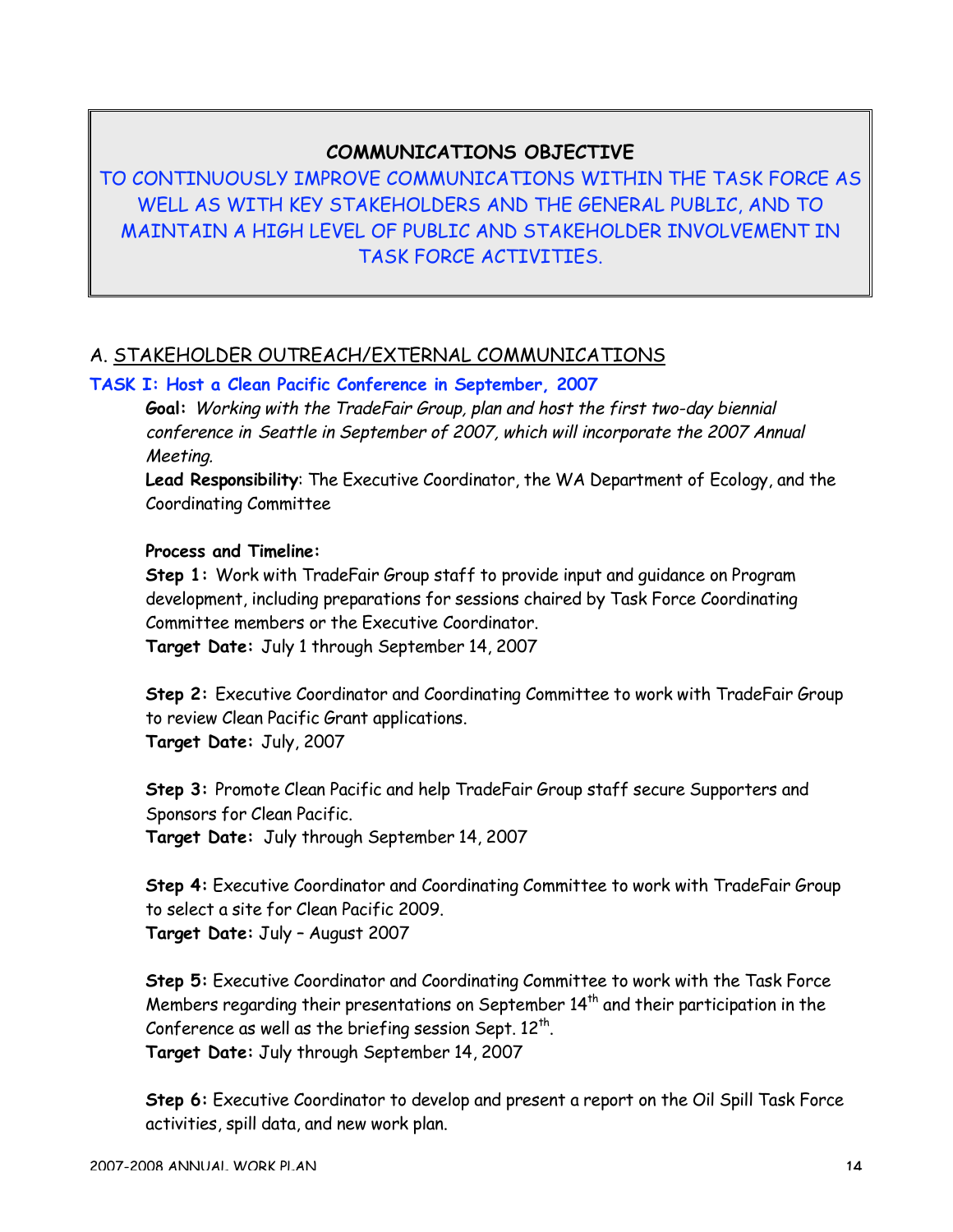#### **Target Date:** September 14, 2007

**Step 7:** Executive Coordinator to work with Alaska DEC, British Columbia MOE, and Oregon DEQ to set up and staff a booth at Clean Pacific. Displays, promotional material, annual reports, and other literature should be developed. WA Ecology and CA OSPR will set up and staff booths as well.

**Target Date:** September 12-14, 2007

**Step 8:** Work with TradeFair, Inc. to review event and "lessons learned." **Target Date:** September – October, 2007

#### **Task Workload:**

- Each Agency: Assign at least one staff person to the Program Committee
- WA Department of Ecology: Assume additional" host agency" responsibilities as necessary, including confirming the Keynote Speaker and serving as the Clean Pacific "Host" for the General Sessions.
- Coordinating Committee: Provide guidance and oversight as necessary. Identify Supporters and Sponsors, maintain links to Clean Pacific on their websites, and serve as Session Chairs as needed.
- Executive Coordinator: Serve as Chair for Session 1E. Overall coordination of implementation as described above.

#### **TASK II: Stakeholder Outreach**

**Goal:** Provide opportunities for public involvement in Task Force deliberations and education about Task Force activities.

**Lead Responsibility:** The Executive Coordinator will take the lead, working with the Coordinating Committee and Task Force Members.

#### **Process and Timeline:**

**Step 1:** As approved by the Coordinating Committee, invite key stakeholders to participate in project work groups.

**Target Date:** Ongoing

**Step 2:** Invite the public to attend Clean Pacific and the 2008 Annual Meeting. Host an issue-specific Roundtable event each year. Programs and themes for these events will be approved by the Coordinating Committee.

**Target Date:** Annually

**Step 3:** In conjunction with the Annual Meeting or Clean Pacific Conference, produce an Annual Report on Task Force and member agency activities and accomplishments. **Target Date:** Mid-August for the 2007 Annual Report

**Step 4:** The Executive Coordinator will respond to information requests and speaking invitations, plus attend hearings, meetings, and conferences consistent with the mission of the Task Force and the interests of its member agencies.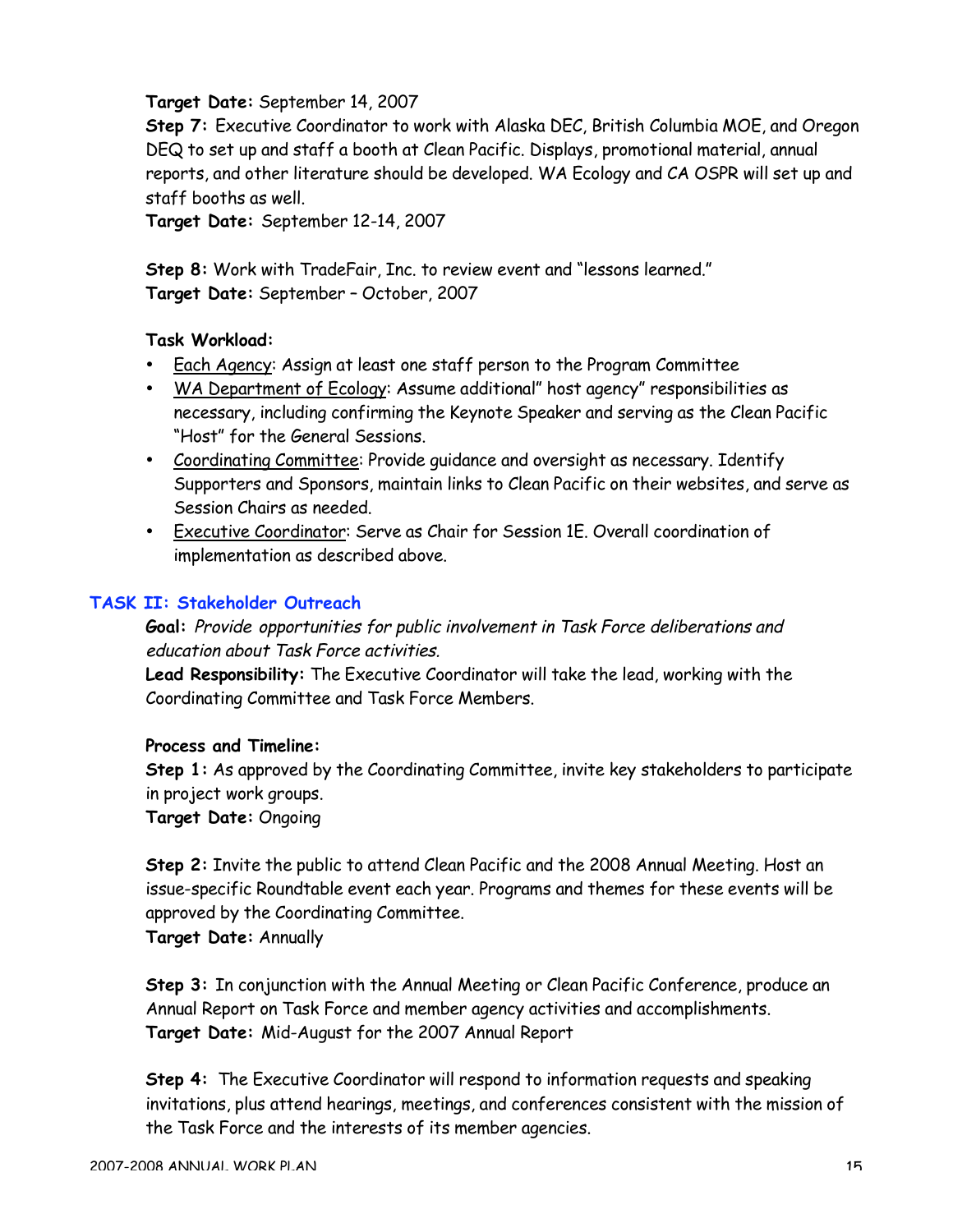#### **Target Date:** Ongoing

**Step 5:** Coordinating Committee members will serve as points of contact for other state or provincial agencies as needed to insure that all appropriate issues are before the Task Force. As key stakeholders, other agencies will be invited to provide updates on their activities when appropriate.

**Target Date:** Ongoing

**Step 6:** Maintain contacts with key US and Canadian federal agencies and other coastal states and provinces.

**Target Date:** Ongoing

**Step 7:** The Executive Coordinator will represent the Task Force at meetings of the American Petroleum Institute's Spills Advisory Group and the AWO/USCG Quality Steering Committee for the Pacific Region.

**Target Date:** Meetings as scheduled

#### **Task Workload:**

- Each Agency: Provide agency program information for the Annual Report.
- Coordinating Committee: Responsible for Steps 1, 2, 5, and 6 above, and to help identify key stakeholders from their jurisdictions to be included on project workgroups or roundtable panels.
- Executive Coordinator: Overall coordination and implementation as described above.

#### **TASK III: Maintain the Task Force Website**

**Goal:** Maintain the website which provides information on the Task Force and its activities as well as links to member and federal agency websites. **Lead Responsibility:** Executive Coordinator

#### **Process and Timeline:**

**Step 1:** Ensure that current information including meeting and event announcements and summary notes, reports including the Annual Report, comments, agreements, member websites, Annual Work Plans, and the current Strategic Plan are available on the website. **Target Date:** Ongoing

**Step 2**: Provide notice to key stakeholders and media contacts when event notices, newsletters, or other items of current interest are posted on the website. **Target Date:** Ongoing

**Step 3:** Maintain a calendar of relevant conferences and events**. Target Date:** Ongoing

## **Task Workload:**

Each Agency: Use the web site as a resource for information on Task Force activities, reports, resolutions, and agreements.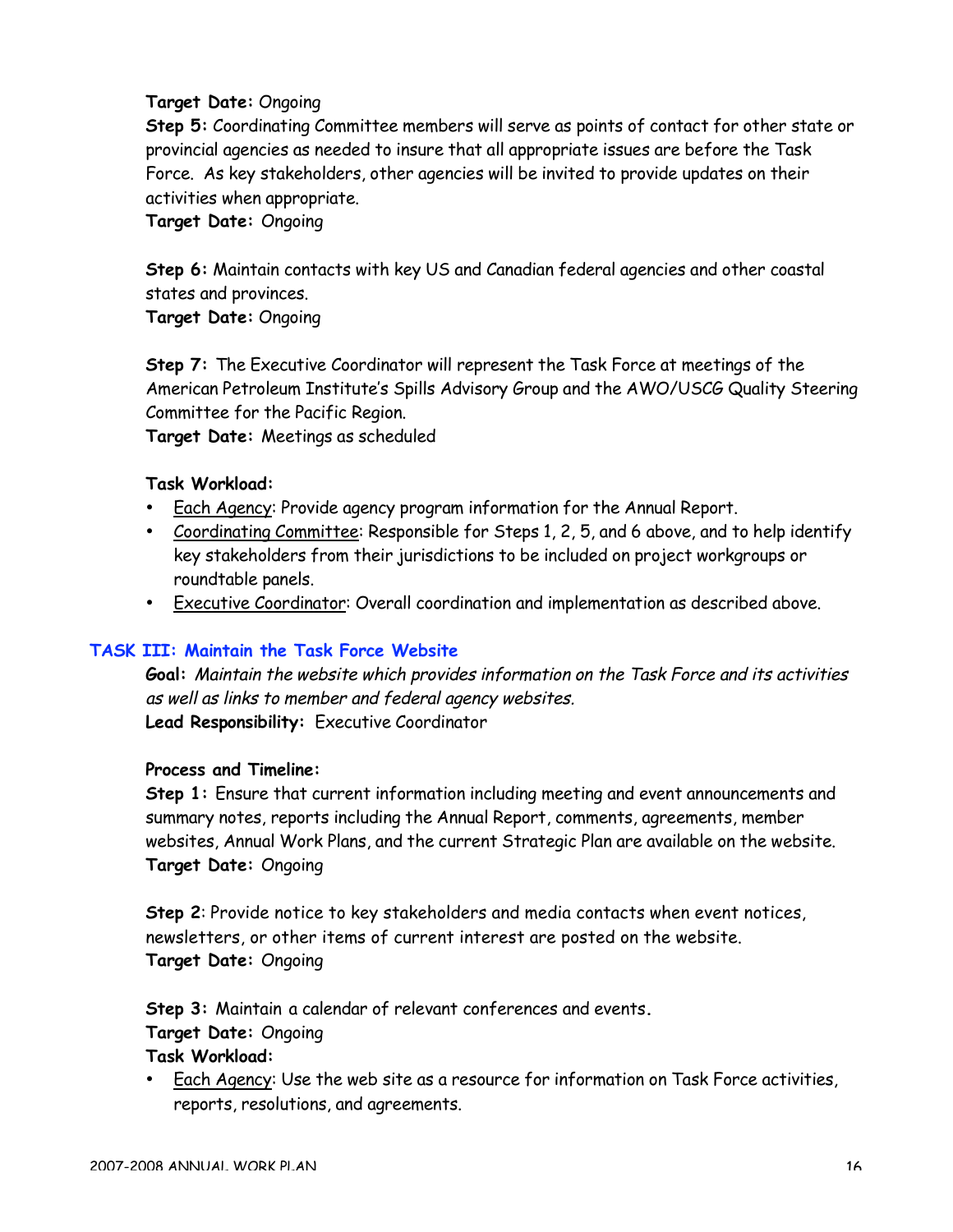- Coordinating Committee: Ensure that links for their agency sites are current on the Task Force website. Ensure that their agency website provides a link to the Task Force site.
- Executive Coordinator: Provide Task Force information in electronic format to the webmaster and periodically review the website for accuracy and currency. Provide notice of postings to stakeholders and media contacts.

## **TASK IV: Track Federal Policy Development**

**Goal:** Track policy development at the US and Canadian federal levels, as well as at international levels, and provide comment and input on behalf of the Task Force. **Lead Responsibility:** The Executive Coordinator will take the lead with US and Canadian federal and international agencies.

#### **Process and Timeline:**

**Step 1:** Notify the Coordinating Committee of chances for comment or input to federal or international initiatives.

**Target Date:** Ongoing

**Step 2:** Written comments will be coordinated by the Executive Coordinator according to established procedures $^{\mathsf{2}}$ .

**Target Date:** Ongoing

#### **Task Workload:**

- Each Agency: Suggest opportunities for comment. Draft comments as they choose.
- Coordinating Committee: Suggest opportunities for comment. Review opportunities for comment and submit drafts by specified deadlines.
- Executive Coordinator: Overall coordination and implementation as described above.

#### **TASK V: Maintain the Legacy Awards Program**

**Goal**: Create incentives to reduce the risks and the impacts of oil spills by maintaining the Legacy Awards program. Legacy Awards honor and publicize public and private sector initiatives that go beyond regulatory requirements to improve oil spill prevention, preparedness, and response.

**Lead Responsibility:** Executive Coordinator

- 1. Executive Coordinator or a member agency notifies the Coordinating Committee of a comment opportunity. The Executive Coordinator sets a deadline for draft comments to be submitted.
- 2. Member agencies' draft comments are compiled or an initial draft is developed by the Task Force. This draft is sent to the Coordinating Committee for a review and comment process until consensus is achieved.
- 3. Final consensus comments are submitted on behalf of the Task Force.
- 4. Nothing in this process precludes member agencies from submitting their own comments as well.

2 Task Force comment procedures are as follows: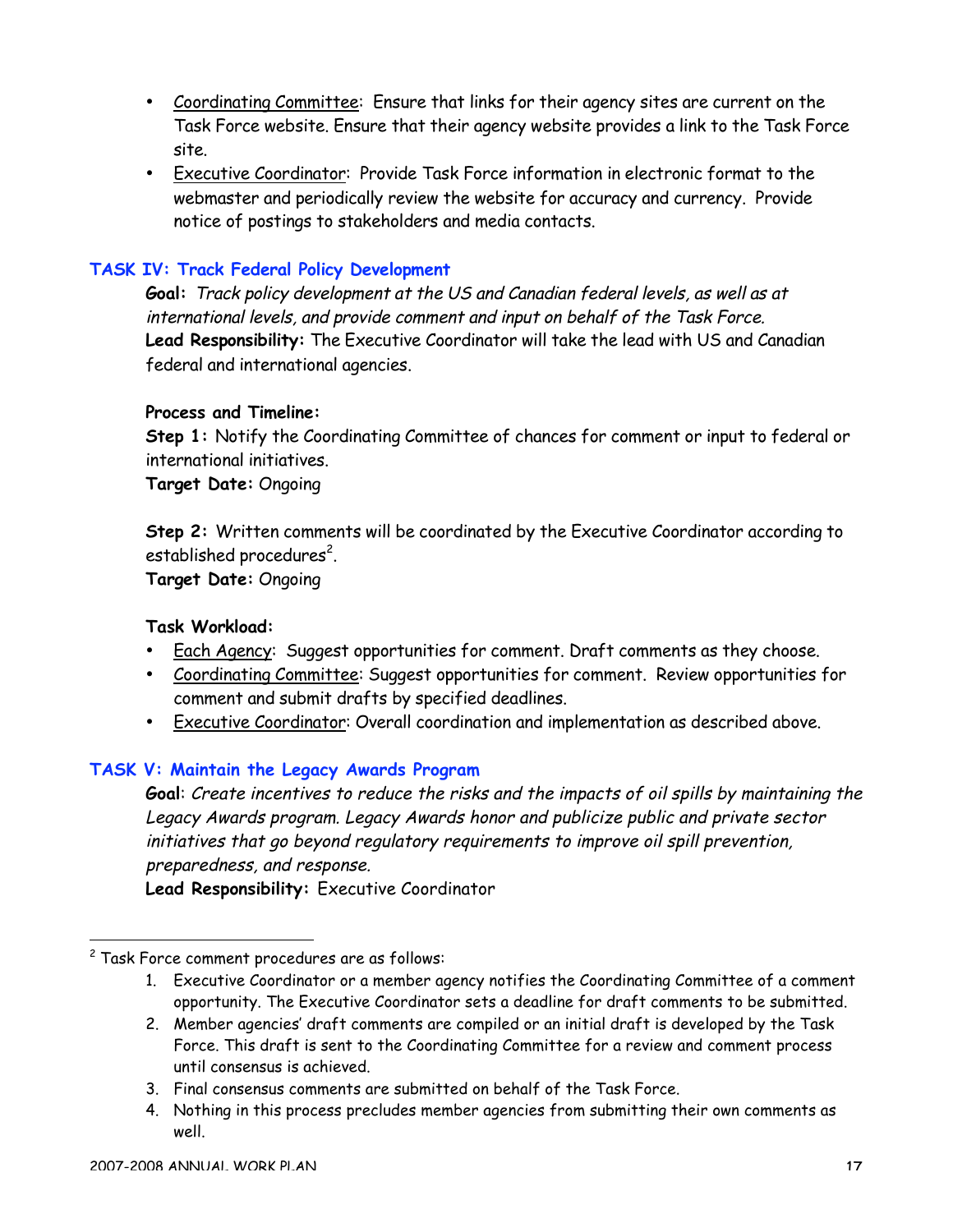#### **Process and Timeline:**

**Step 1:** Task Force Members chose 2007 Legacy Award winners. Notifications are sent and awards ordered.

**Target Date:** July – August, 2007

**Step 2:** 2007 Legacy Award Winners are announced. **Target Date:** Late August, 2007

**Step 3:** 2007 Legacy Awards are presented at the Opening Session of the Clean Pacific Conference.

**Target Date:** September 13, 2007

**Step 4:** Announce the 2008 Awards program and seek nominations two months prior to any deadline.

**Target Date:** April - May 2008

**Step 5:** The Coordinating Committee reviews 2008 nominations and makes award recommendations to the Task Force Members, who make final selections, not to exceed five.

**Target Date:** June - July 2008

#### **Task Workload:**

- Each Agency: Task Force members review the Coordinating Committee's recommendations and makes final decisions on Legacy Award winners.
- Coordinating Committee: Review and discuss nominations as compiled by the Executive Coordinator, and make final recommendations to the Task Force Members. Provide additional research on nominees if necessary.
- Executive Coordinator: Overall coordination and implementation as described above.

#### **TASK VI: Meet with US and Canadian Federal Agencies**

**Goal:** The Coordinating Committee and/or the Executive Coordinator will meet annually with both US and Canadian federal oil spill regulatory agencies to identify and facilitate partnership opportunities on regional issues of common concern. **Lead Responsibility:** Executive Coordinator

#### **Process and Timeline:**

**Step 1:** Arrange meeting with the U.S. Coast Guard, Pacific Area, in conjunction with the Coordinating Committee's winter meeting.

**Target Dates:** January 10, 2008

#### **Task workload:**

• Coordinating Committee: Participate in discussions outlined above, follow-through as necessary.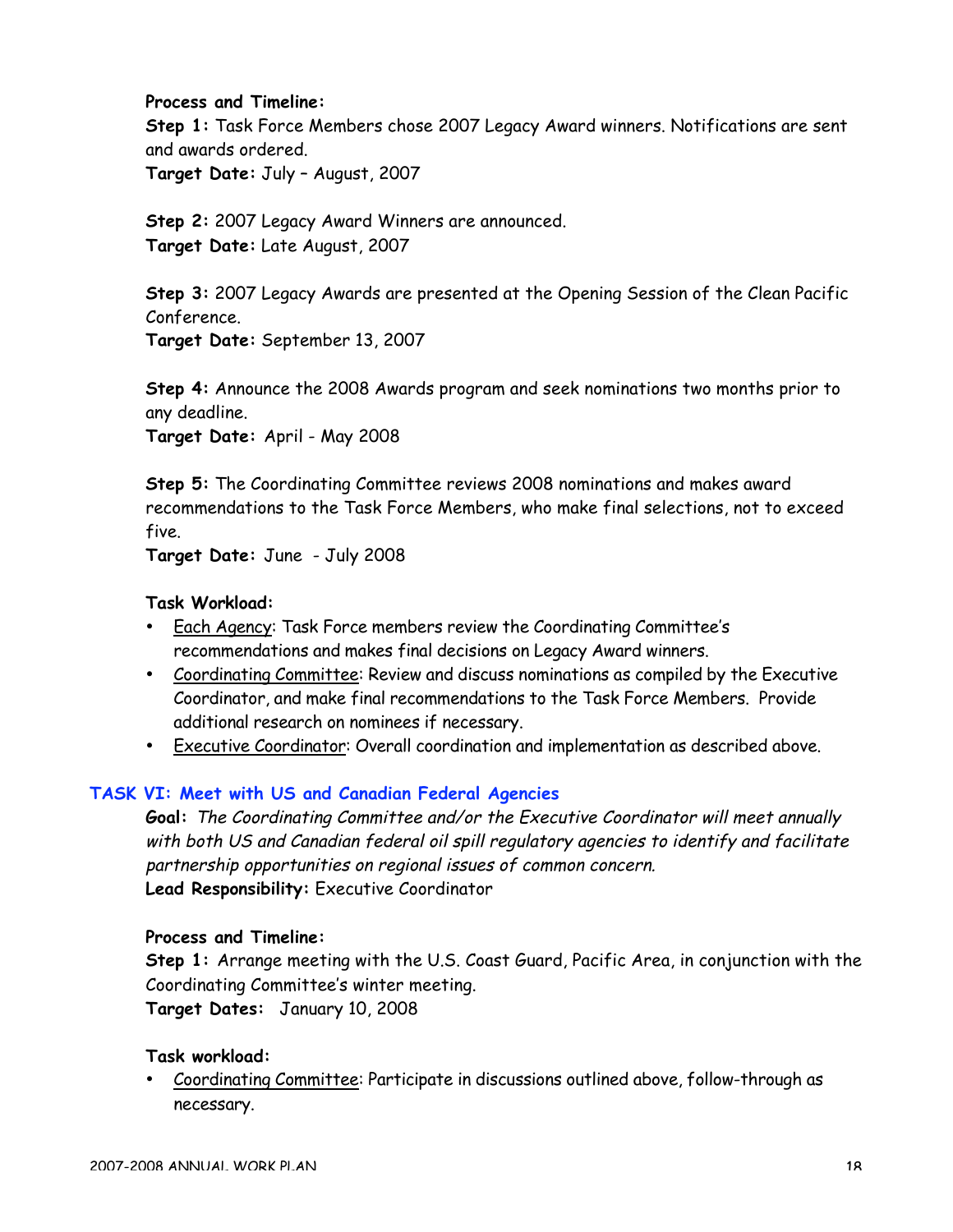• Executive Coordinator: Facilitate discussions and arrange for meetings with federal officials.

## **TASK VII: Expand the Task Force network of Contacts with Coastal States & Provinces**

**Goal:** Continue to expand our network of contacts in other coastal U.S. states and Canadian provinces for purposes of information sharing, promotion of Unified Command, advancement of state/provincial interests, and enhanced opportunities for mutual aid during major oil spills.

**Lead Responsibility:** Executive Coordinator

#### **Process and Timeline:**

**Step 1:** Maintain Points of Contact with the Gulf of Mexico states for purposes of information sharing and mutual aid.

**Target Date:** Ongoing

**Step 2:** Identify Points of Contact among Atlantic Coast states and provinces for purposes of information sharing and mutual aid. **Target Date:** Ongoing

**Task workload:**

- Coordinating Committee: Provide oversight and guidance.
- Executive Coordinator: Overall coordination and implementation as described above.

## B. INTERNAL COMMUNICATIONS

**TASK I: Continuous Improvement of Communications between Member Agencies**

**Goal:** Continue to improve communications between Task Force member agencies. **Lead Responsibility:** The Executive Coordinator and the Coordinating Committee

#### **Process and Timeline:**

**Step 1:** The Executive Coordinator will provide a compilation of news clippings to the Coordinating Committee and other agency contacts in order to share information on key events and initiatives that may affect Task Force member agencies. **Target Date:** Ongoing

**Step 2:** Exchange information on member agency initiatives and activities, including training opportunities. Encourage member agencies to share staff expertise. **Target Date:** Ongoing

**Step 3:** Maintain a current Contact List of Task Force Members and Coordinating Committee members. Points of Contact from each agency for the Tasks and Topics of Concern noted in this Work Plan will be identified.

**Target Date:** Update as needed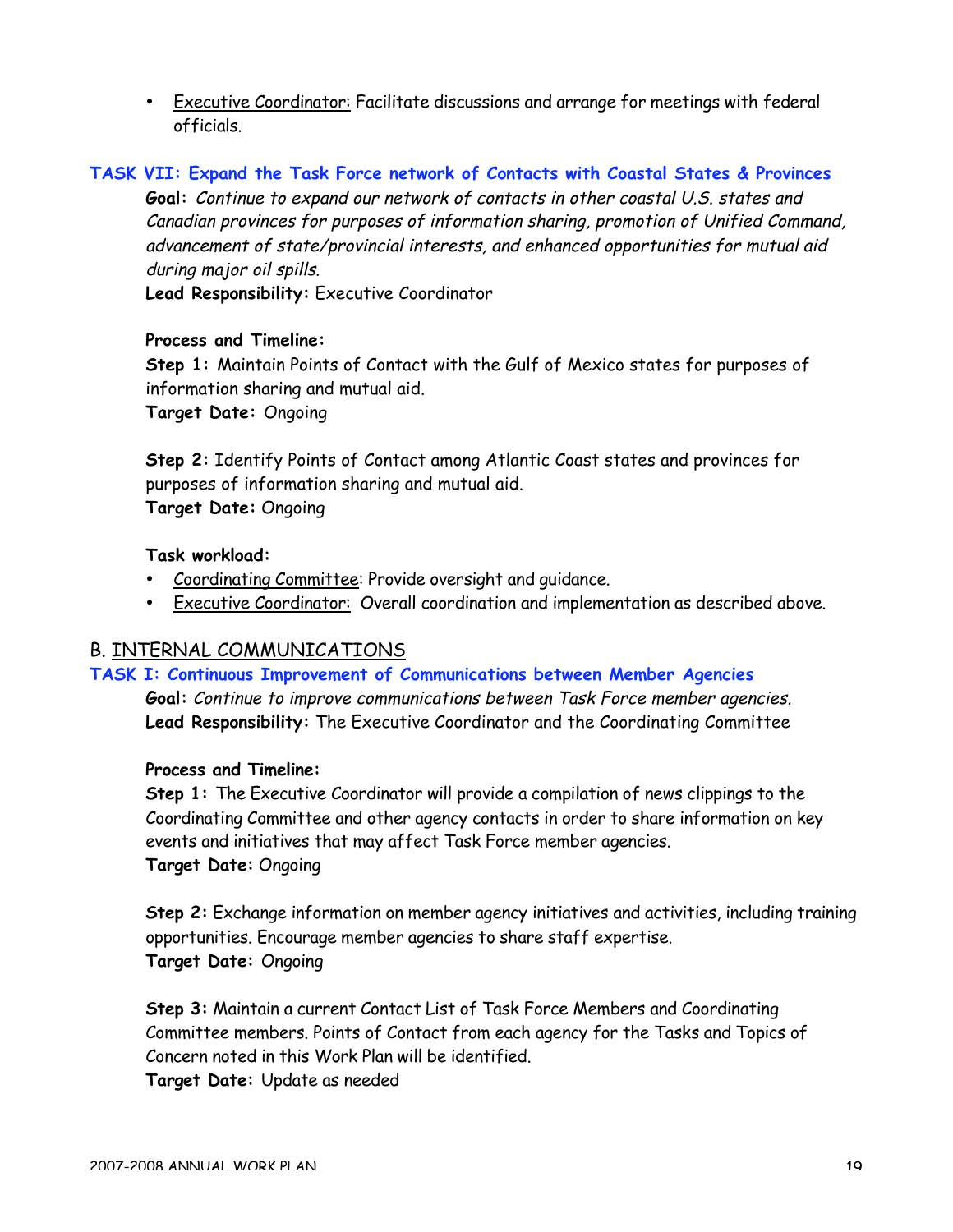**Step 4:** Produce a concise Midterm Status Report to Task Force Members on the progress of Annual Work Plan projects and other current activities, and to highlight important emerging issues.

**Target Date:** February 2008

**Step 5:** Use methods of electronic communication such as phone, email, or videoconferencing to supplement or replace travel to meetings. **Target Date:** Ongoing, as resources allow

**Step 6:** Maintain a contact list for key stakeholders. Periodically circulate the list for Coordinating Committee review.

**Target Date:** Ongoing maintenance; list circulated periodically for review

**Step 7:** The Coordinating Committee will meet for purposes of information exchange and Task Force administration, rotating meeting locations among member jurisdictions.

#### **Target Dates and Locations:**

- o September by conference call after Clean Pacific Conference/Annual Meeting
- o January 9-10, 2008: Honolulu, Hawaii
- o April 9-10, 2008: LA/LB in conjunction with the Roundtable on 4/8
- o July 8-9, 2008: Alaska (location TBD)

**Step 8:** The Task Force Members will evaluate membership expansion proposals in response to any request to do so by any current Member. **Target Date:** As needed

#### **Task Workload:**

- Each Agency: Share staff expertise and support Coordinating Committee member's involvement.
- Coordinating Committee: Facilitate ongoing information exchange among member agencies; review and update the Contact List and Staff Directory as requested. Encourage the exchange of staff among agencies. Participate in Coordinating Committee meetings. Interpret the work of the Task Force to their program staff and interpret their program staff needs to the Task Force as appropriate. Member agency spill program staff should communicate regional or U.S./Canadian Transboundary information of concern through their Coordinating Committee member.
- Executive Coordinator: Overall coordination and implementation as described above.

#### C. PLANNING

#### **TASK I: Develop the 2008-2009 Annual Work Plan**

**Goal:** Develop the 2008-2009 Annual Work Plan pursuant to the mission, goals, objectives, and tasks outlined in the 2004-2009 Strategic Plan **Lead Responsibility:** The Executive Coordinator

#### **Process and Timeline:**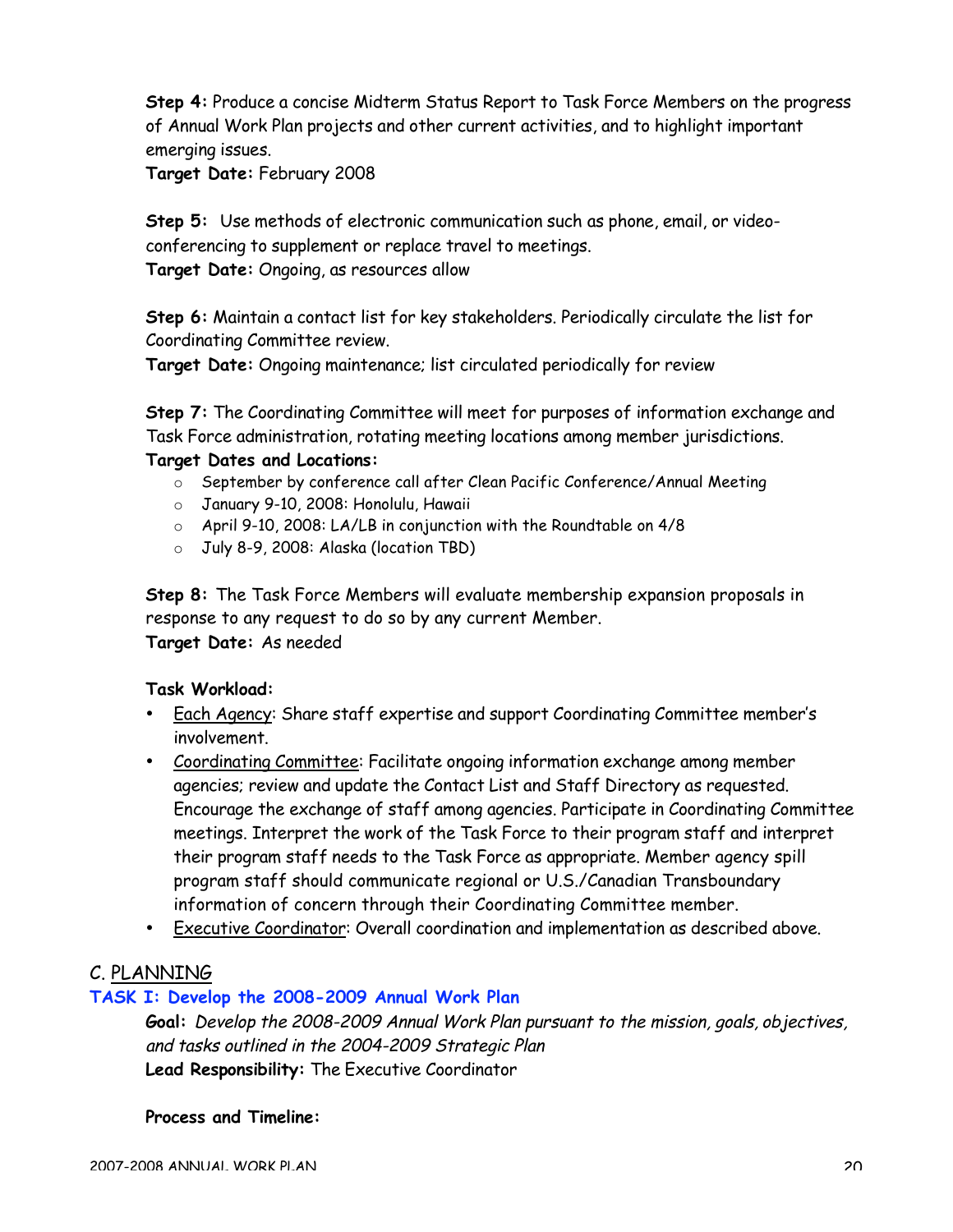**Step 1:** The Executive Coordinator will provide the Coordinating Committee with an outline of possible tasks to be addressed under each objective from the Strategic Plan. These tasks may include ongoing tasks, tasks necessary to follow-up and implement projects from the prior year, and new tasks, either as identified in the 2004-2009 Strategic Plan or as have come to our attention as a result of spill incidents or other circumstances. The Executive Coordinator will facilitate discussion by the Coordinating Committee regarding these options towards an initial consensus on what they wish to accomplish for the coming year.

**Target Date:** Spring 2008 Quarterly Meeting

**Step 2:** That consensus will then be put into the standard Annual Work Plan (AWP) format for their review and comment. That format will include an outline of the work expectations of each member agency and the Executive Coordinator, as well as a draft timeline that provides an overview of how these tasks will be accomplished during the work-year.

**Target Date**: May – June 2008

**Step 3**: Once the Coordinating Committee has approved a draft AWP, the Executive Coordinator will ask them to review it with their Task Force Members in order to seek their input and approval. The Executive Coordinator will also work with the Coordinating Committee to identify Points of Contact within their agencies for each project or Topic of Concern.

**Target Date**: June 2008

**Step 4**: The final draft AWP will then be adopted by the Task Force Members through signatures on the Statement of Authority Page. **Target Date**: June - July 2008

**Step 5**: The Executive Coordinator will post the final AWP on the Task Force web site, and send copies with the Annual Report to the Governors and the Premier. **Target Date**: Following adoption

**Task Workload:**

- Each Agency: Participate in discussions and reviews of iterative drafts, providing feedback and guidance.
- Coordinating Committee: Provide leadership within their agencies to gather feedback and comments, and ensure that their Task Force Members' views and comments are communicated.
- Executive Coordinator: Overall coordination and implementation.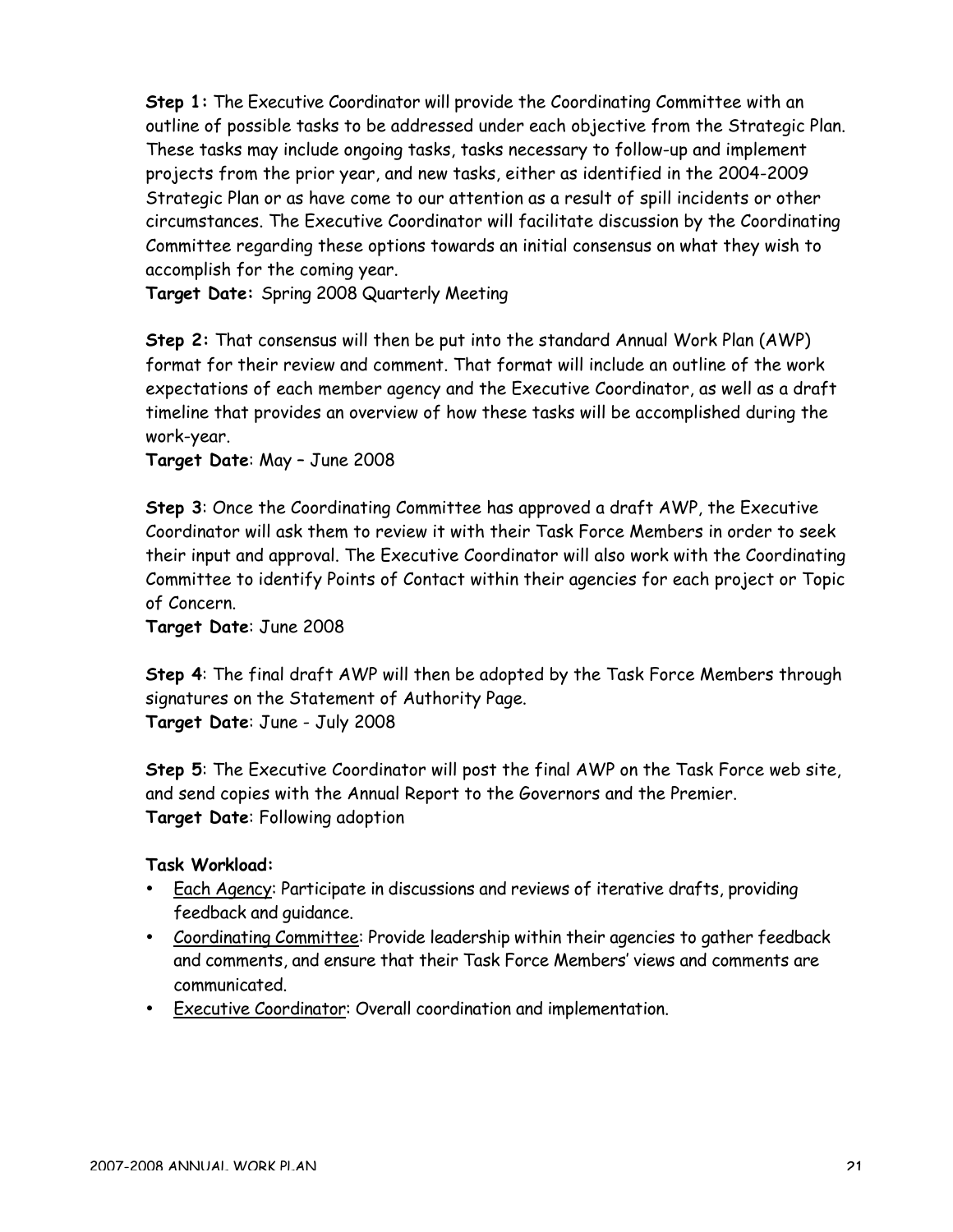## **ATTACHMENT A**

#### **LONG TERM VISION STATEMENT**

No Spilled Oil

#### **MISSION STATEMENT**

The mission of the Oil Spill Task Force is to strengthen State and Provincial abilities to prevent, prepare for, and respond to oil spills.

#### **ONGOING GOALS**

To prevent both large oil spills that cause catastrophic impacts in the waters of our member jurisdictions and the cumulative impacts of chronic small spills;

To coordinate communication, policy development, response capabilities, prevention and preparedness initiatives, and education in order to maximize efficiency of effort; to learn from one another and share ideas and "products";

To clarify the roles and responsibilities of state, provincial, and federal agencies in order to reduce regulatory gaps, overlaps, and conflicts;

To advocate in national and international arenas on selected issues of common concern, earning respect through credibility, clarity of purpose, and collaboration;

To work cooperatively with federal agencies, vessel and facility operators, the oil industry, response contractors, public interest groups, and all concerned citizens to create opportunities for political and technological breakthroughs by serving as a catalyst for progressive change;

To educate the public on the impacts of oil spills and issues relating to spill prevention, preparedness, response, and restoration; and

To serve as a model of regional cooperation and coordination.

#### **OBJECTIVES**

**Spill Prevention:** To prevent oil spills from vessels, pipelines, facilities, vehicles, and railroads through development and implementation of regulatory and public/private partnerships.

**Spill Preparedness and Response:** To enhance oil spill preparedness and response capabilities in us and Canadian pacific coastal areas.

**Communications:** To continuously improve communications within the task force as well as with key stakeholders and the general public, and to maintain a high level of public and stakeholder involvement in task force activities.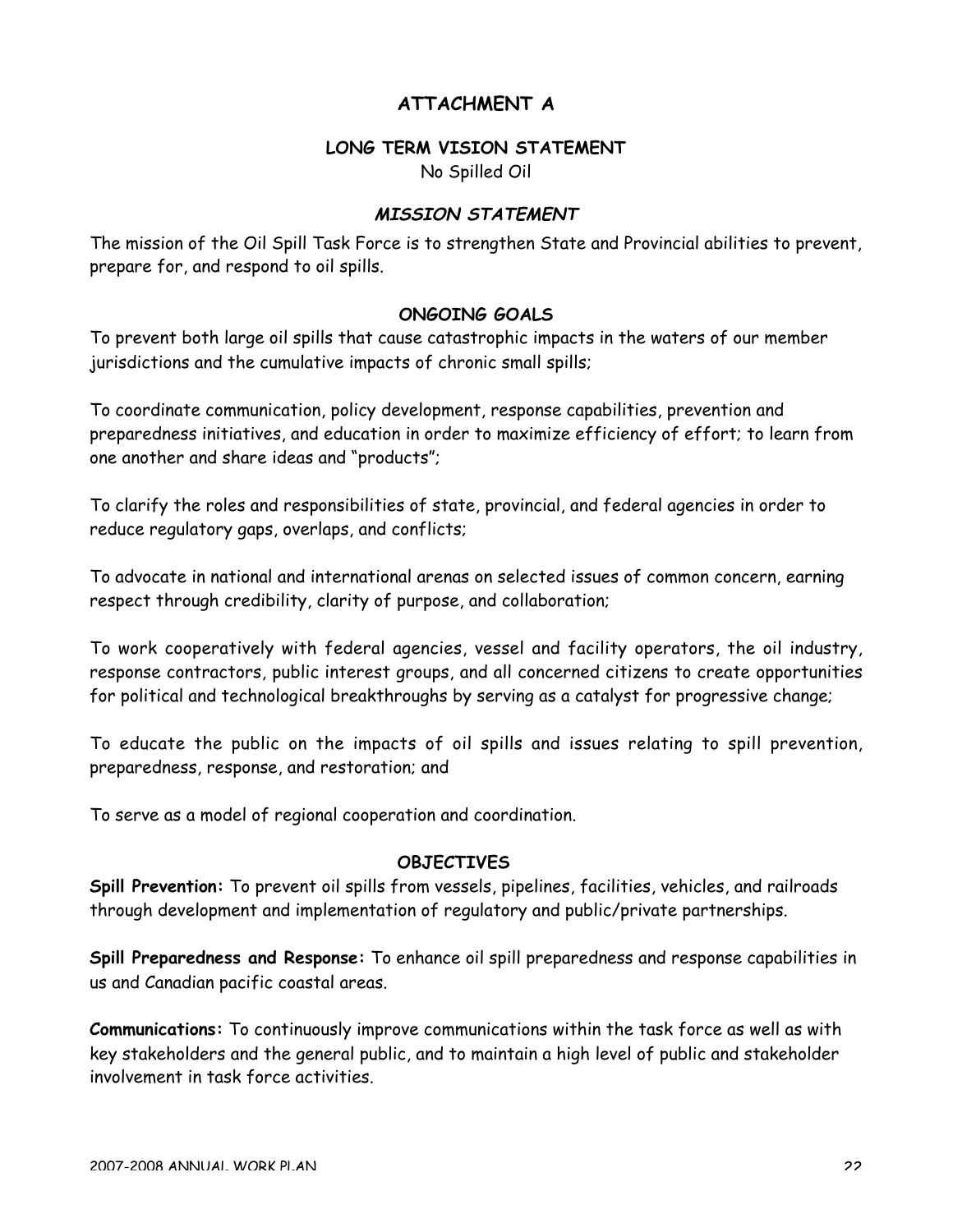## **ATTACHMENT B KEY TASK FORCE PERSONNEL**

## **Task Force Members:**

- Lisa Curtis (2005-2007)
	- Administrator, Office of Spill Prevention and Response, California Department of Fish and Game
- Larry Hartig (2007) Commissioner, Alaska Department of Environmental Conservation
	-
- Laurence Lau (2003-2007)
	- Deputy Director for Environmental Health, Hawaii Department of Health
- Jay Manning (2005-2007)
	- Director, Washington Department of Ecology
- Dick Pedersen (2007)

Deputy Director, Oregon Department of Environmental Quality

• Joan Hesketh (2007) Deputy Minister, British Columbia Ministry of Environment

## **Coordinating Committee Members:**

- Larry Dietrick (1999 -2007); Alternates: Leslie Pearson and Betty Schorr Alaska Department of Environmental Conservation
- Graham Knox (2006-2007) British Columbia Ministry of Environment
- Curtis Martin (2001-2007) Office of Hazard Evaluation and Emergency Response
- Jon Neel (1989-1998, 2005-2007) Washington Department of Ecology
- Steve Sawyer (2006-2007) Office of Spill Prevention and Response, California Department of Fish and Game
- Mike Zollitsch (1997-2007) Oregon Department of Environmental Quality

## **Executive Coordinator:**

Jean Cameron (1993-2007) Pacific States/British Columbia Oil Spill Task Force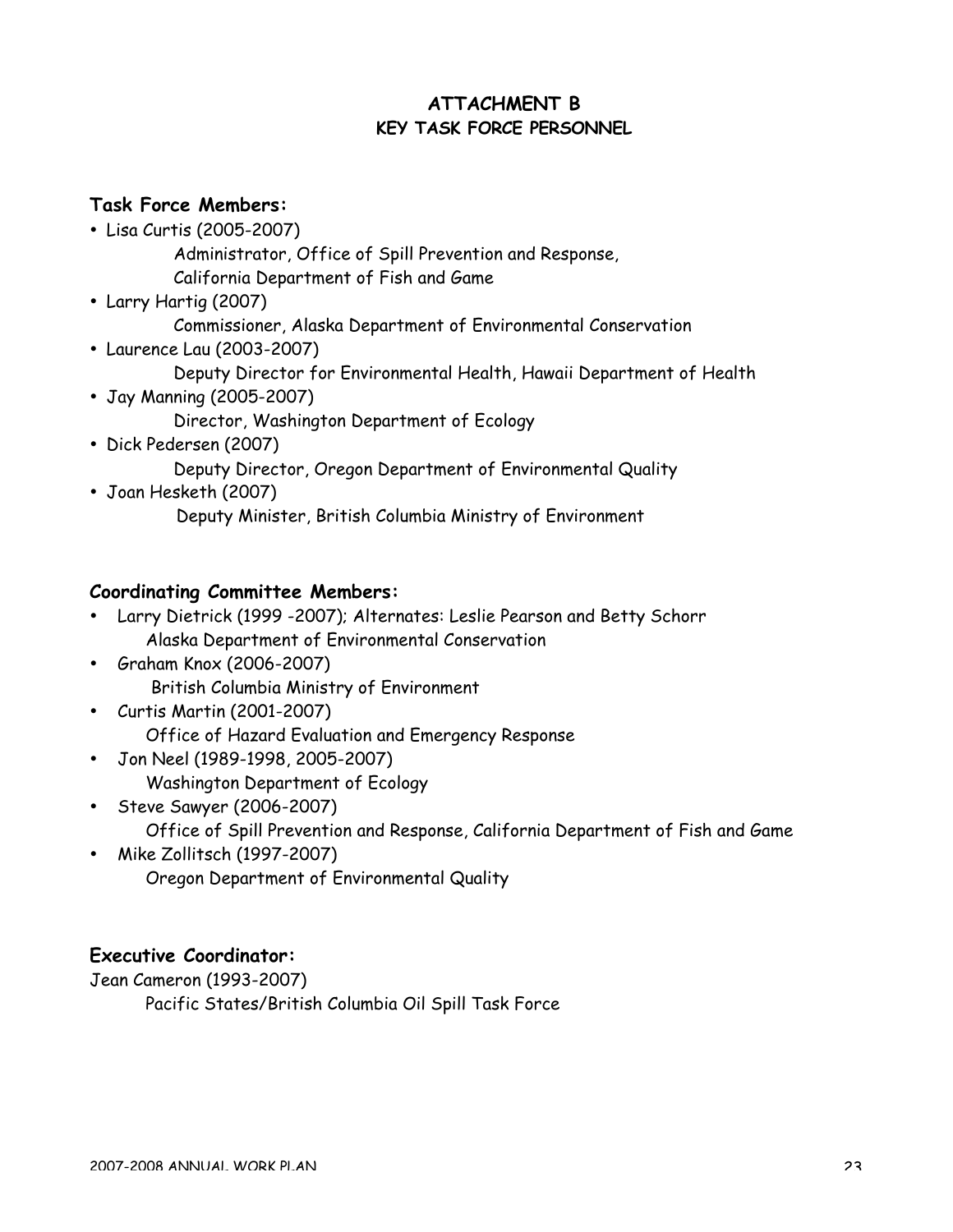## **Attachment C Task Force Member Agency Points of Contact For 2007 - 2008 Annual Workplan Projects & Topics of Concern**

## **I. A. Spill Prevention Projects**

| <b>PROJECT</b>                                   | <b>ALASKA</b>                                                       | <b>BC</b>                                                    | <b>WASHINGTON</b>                                     | <b>OREGON</b>                                                              | <b>CALIFORNIA</b>                                                                                                  | <b>HAWAII</b>                                                       |
|--------------------------------------------------|---------------------------------------------------------------------|--------------------------------------------------------------|-------------------------------------------------------|----------------------------------------------------------------------------|--------------------------------------------------------------------------------------------------------------------|---------------------------------------------------------------------|
| Database                                         | Camille Stephens<br>907-465-5242<br>camille.stephens@al<br>aska.gov | Graham Knox<br>250-356-8383<br>Graham.Knox@<br>gov.bc.ca     | Jack Barfield<br>360-407-7483<br>jacb461@ecy.wa.gov   | Mike Zollitsch<br>503-229-6931<br>ZOLLITSCH.Michael.<br>J@ deg.state.or.us | Cathy Conway<br>cconway@ospr.dfg.ca.gov<br>916-341-6957 (p)<br>Spencer Ung<br>916-323-1487<br>sung@ospr.dfg.ca.gov | Marsha Graf<br>808-586-4249<br>marsha.mealey@doh.hawaii<br>.gov     |
| Oil Spills<br>from Pipelines                     | Craig Wilson<br>907-465-5203<br>craig.wilson@alaska.<br>aov         | Graham Knox<br>(see above)                                   | Dan McDonald<br>(360) 407-6961<br>dmcd461@ecy.wa.gov  | Mike Zollitsch<br>(see above)                                              | Dave Blurton<br>916-864-4975<br>dblurton@ospr.dfg.ca.gov                                                           | Curtis Martin<br>808-586-4249<br>clarence.martin@doh.hawaii<br>vop. |
| <b>WCOVTRM</b><br>Update                         | Betty Schorr<br>907-271-4389<br>Betty.schorr@alask<br>a.gov         | Stafford Reid<br>250-952-4869<br>Stafford.Reid@<br>gov.bc.ca | Jon Neel<br>360-407-6905<br>Jnee461@ecy.wa.gov        | Mike Zollitsch<br>(see above)                                              | <b>Rick Holly</b><br>707-864-4902<br>Rholly@ospr.dfg.ca.gov                                                        | Curtis Martin<br>(see above)                                        |
| Recommended<br><b>Best Industry</b><br>Practices | Larry Dietrick<br>907-465-5255<br>Larry.dietrick@alas<br>ka.gov     | Stafford Reid<br>(see above)                                 | Laura Stratton<br>360-407-7485<br>Istr461@ecy.wa.gov  | Mike Zollitsch<br>(see above)                                              | <b>Bud Leland</b><br>916-323-4649<br>bleland@ospr.dfg.ca.gov                                                       | Curtis Martin<br>(see above)                                        |
| <b>POSPET</b>                                    | Gary Folley<br>907-262-5210<br>Gary.folley@alaska.<br>gov.          | Stafford Reid<br>(see above)                                 | Mary-Ellen Voss<br>360-407-7211<br>mevo461@ecy.wa.gov | Don Pettit<br>503-229-5373<br>pettit.don@deg.stat<br>e.or.us               | Robert Hughes<br>916-323-6286<br>rhughes@ospr.dfg.ca.gov                                                           | Curtis Martin<br>(see above)                                        |
| <b>Monitor TAPS</b><br>Vessel Info<br>Exchange   | Betty Schorr<br>(see above)                                         | Stafford Reid<br>(see above)                                 | Laura Stratton<br>(see above)                         | Mike Zollitsch<br>(see above)                                              | Ted Mar<br>916-323-6281<br>tmar@ospr.dfg.ca.gov                                                                    | Curtis Martin<br>(see above)                                        |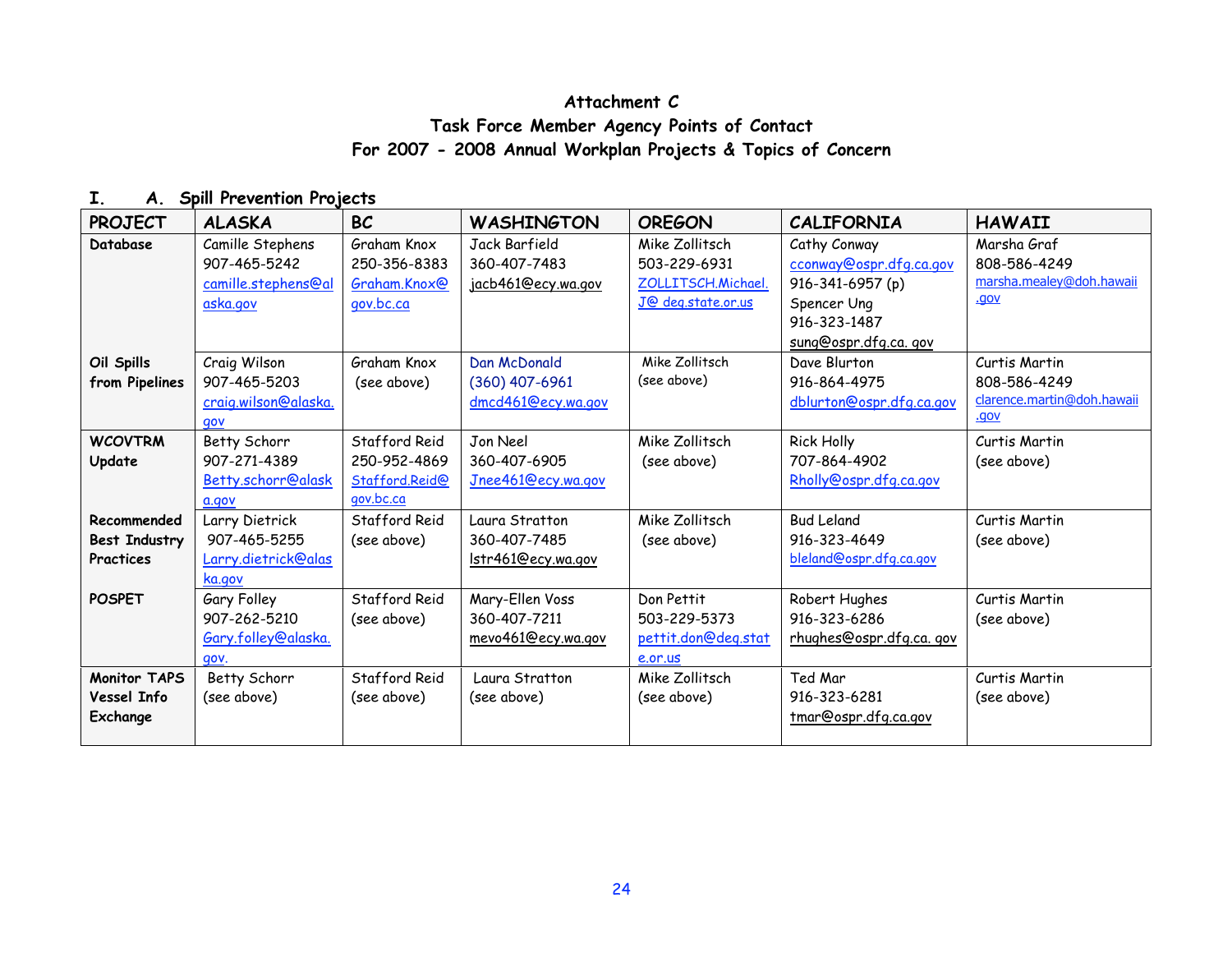## **I. B. Spill Prevention Topics of Concern**

| <b>TOPIC</b>              | <b>ALASKA</b>       | <b>BC</b>     | <b>WASHINGTON</b>         | <b>OREGON</b>       | <b>CALIFORNIA</b>       | <b>HAWAII</b> |
|---------------------------|---------------------|---------------|---------------------------|---------------------|-------------------------|---------------|
|                           | Denise Koch         | Stafford Reid | Norm Davis                | Mike Zollitsch      | Ted Mar                 | Curtis Martin |
| Cruise Ship               | $(907)$ 465 - 5272  | (see above)   | 206-389-2438              | (see above)         | (see above)             | (see above)   |
| <b>Operations</b>         | Denise.koch@alaska. |               | ndav461@ecy.wa.gov        |                     |                         |               |
|                           | qov                 |               |                           |                     |                         |               |
| Oil Spill                 | Sam Saengsudham     | Stafford Reid | Laura Stratton            | Mike Zollitsch      | Ted Mar                 | Curtis Martin |
| Prevention R&D:           | 907-269-3078        | (see above)   | (see above)               | (see above)         | (see above)             | (see above)   |
| Development of            | Sam.saengsudham@    |               |                           |                     |                         |               |
| <b>BAT/BAP</b>            | alaska.gov          |               |                           |                     |                         |               |
| Offshore                  | Leslie Pearson      | Stafford Reid | Chip Boothe               | Mike Zollitsch      | <b>Bud Leland</b>       | Curtis Martin |
| Lightering                | 907-269-7543        | (see above)   | (360) 407-7465            | (see above)         | (see above)             | (see above)   |
|                           | Leslie.pearson@alas |               | cboo461@ecy.wa.gov        |                     |                         |               |
|                           | ka.gov              |               | and Jon Neel              |                     |                         |               |
|                           |                     |               | 360-407-6905              |                     |                         |               |
|                           |                     |               | Jnee461@ecy.wa.gov        |                     |                         |               |
| Sunken Vessel             | Leslie Pearson      | Stafford Reid | Dave Byers                | Mike Zollitsch      | Ted Mar                 | Curtis Martin |
| <b>Spill Risks</b>        | (see above)         | (see above)   | 360-407-6974              | (see above)         | (see above)             | (see above)   |
|                           |                     |               | dbye461@ecy.wa.gov        |                     |                         |               |
| <b>Waste Oil</b>          | Leslie Pearson      | Stafford Reid | Norm Davis                | Mike Zollitsch      | Ted Mar                 | Curtis Martin |
| <b>Dumping</b>            | (see above)         | (see above)   | (see above)               | (see above)         | (see above)             | (see above)   |
| Oil Transfer              | Betty Schorr        | Stafford Reid | Chip boothe               | Mike Zollitsch (see | Joy Lavin-Jones         | Curtis Martin |
| Regulations               | (see above)         | (see above    | (see above)               | above)              | 916-327-0910            | (see above)   |
|                           |                     |               |                           |                     | Jlavinj@ospr.dfg.ca.gov |               |
| Railroad and              | Leslie Pearson      | Stafford Reid | Jason Reichart            | Mike Zollitsch      | <b>Bud Leland</b>       | Curtis Martin |
| truck spills              | (see above)         | (see above)   | (360) 407-7390            | (see above)         | (see above)             | (see above)   |
|                           |                     |               | jare461@ecy.wa.gov        |                     |                         |               |
| Salvage                   | Leslie Pearson      | Stafford Reid | Lori Crews                | Mike Zollitsch      | <b>Bud Leland</b>       | Curtis Martin |
| Capabilities and          | (see above)         | (see above)   | 360-407-7538              | (see above)         | (see above)             | (see above)   |
| Regulations<br><b>LNG</b> | Betty Schorr        | Stafford Reid | locr461@ecy.wa.gov        | Mike Zollitsch      | Jack Geck               | Curtis Martin |
|                           | (see above)         |               | Bob Troyer<br>360-6904783 | (see above)         | 916-323-4664            |               |
|                           |                     | (see above)   | btro461@ecy.wa.gov        |                     |                         | (see above)   |
|                           |                     |               |                           |                     | jgeck@ospr.dfg.ca.gov   |               |
| Tug Escort                | Betty Schorr        | Stafford Reid | Jon Neel                  | N/A                 | Joy Lavin-Jones         | Curtis Martin |
| Requirements              | (see above)         | (see above)   | (see above)               |                     | (see above)             | (see above)   |
|                           |                     |               |                           |                     |                         |               |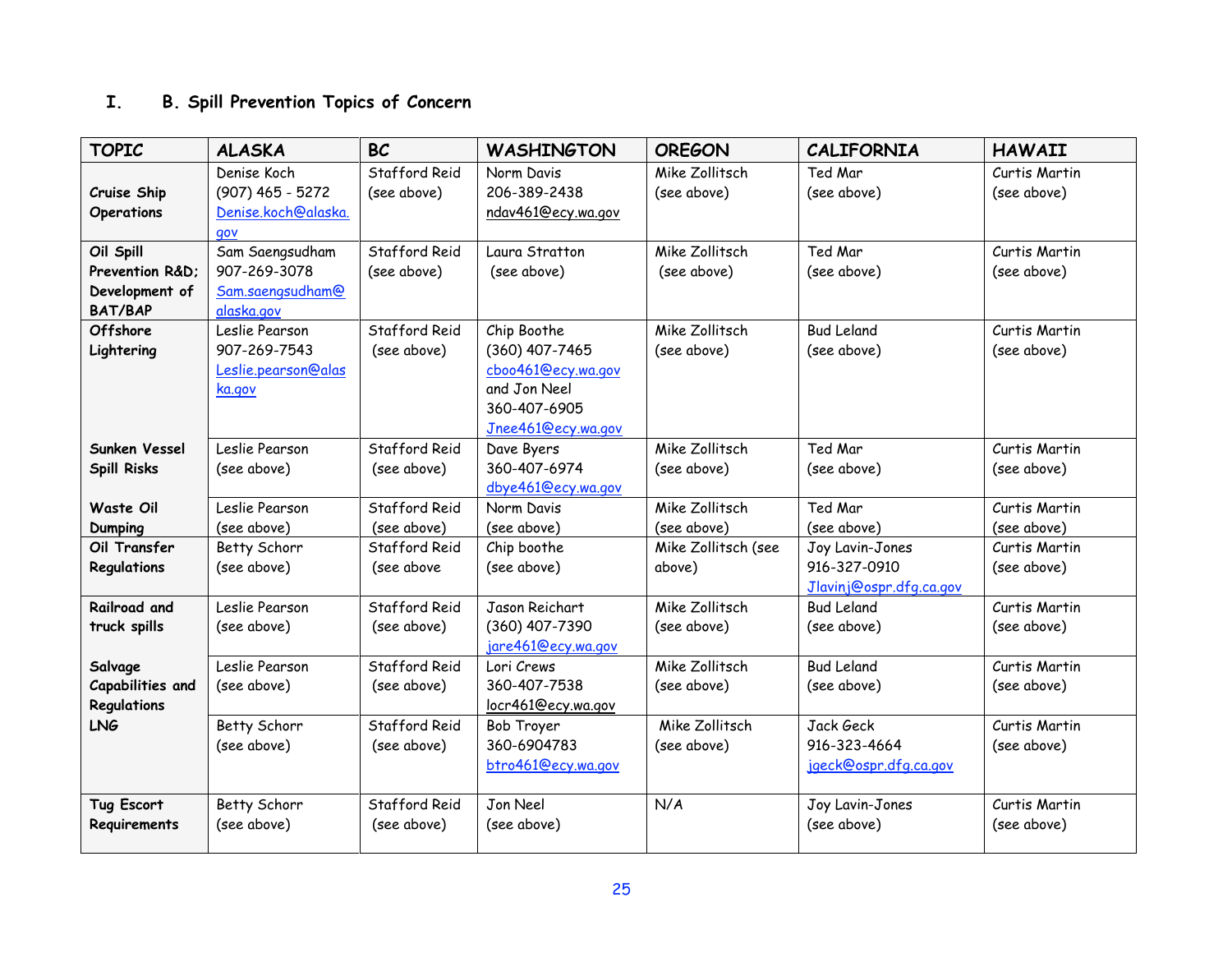## **I. B. Spill Prevention Topics of Concern, continued:**

| <b>TOPIC</b>           | <b>ALASKA</b>            | <b>BC</b>   | <b>WASHINGTON</b>   | <b>OREGON</b>           | <b>CALIFORNIA</b>       | <b>HAWAII</b> |
|------------------------|--------------------------|-------------|---------------------|-------------------------|-------------------------|---------------|
| Towing vessel          | John Kotula,             | N/A         | Norm Davis          | Mike Zollitsch          | Joy Lavin-Jones         | Curtis Martin |
| inspection             | 907-835-037              |             | (425) 649-4491      | (see above)             | (see above)             | (see above)   |
| regulations            | john.kotula@alaska.gov   |             | ndav461@ecy.wa.gov  |                         |                         |               |
| <b>Green Ports</b>     | Leslie Pearson           | Stafford    | Jon Neel            | Pete Dalke              | <b>Bud Leland</b>       | Curtis Martin |
|                        | (see above)              | Reid (see   | (see above)         | 503-229-5588            | (see above)             | (see above)   |
|                        |                          | above)      |                     | dalke.pete@deq.         |                         |               |
|                        |                          |             |                     | state.or.us             |                         |               |
| <b>Ballast water</b>   | <b>Trevor Fairbanks</b>  | Graham      | Chip Boothe         | Jeff Christensen        | Marian Ashe             | Curtis Martin |
| regulations            | 907-269-6287             | Knox        | (see above)         | 503-229-6391            | 916-324-9803            | (see above)   |
|                        | trevor.fairbanks@alaska. | (see above) |                     | Christensen.jeff        | mashe@ospr.dfg.ca.gov   |               |
|                        | gov                      |             |                     | <u>@deg.state.or.us</u> |                         |               |
| Federal                | Larry Dietrick           | Stafford    | Jon Neel            | Mike Zollitsch          | Steve Sawyer            | Curtis Martin |
| Preemption             | (see above)              | Reid (see   | (see above)         | (see above)             | (916) 324-9812          | (see above)   |
| <b>Issues</b>          |                          | above)      |                     |                         | ssawyer@ospr.dfg.ca.gov |               |
| Spill Prevention       | Betty Schorr             | Graham      | Mike Lynch          | Mike Zollitsch          | Gary Toledo             | Curtis Martin |
| <b>Lessons Learned</b> | (see above)              | Knox        | (360)407-7482       | (see above)             | 916-324-6450            | (see above)   |
|                        |                          | (see above) | mily461@ecy.wa.gov. |                         | gtoledo@ospr.dfg.ca.gov |               |
| Vessel traffic         | Leslie Pearson           | Graham      | Chip Boothe         | Mike Zollitsch          | <b>Rick Holley</b>      | Curtis Martin |
| trends & risks         | (see above)              | Knox        | (see above)         | (see above)             | (see above)             | (see above)   |
|                        |                          | (see above) |                     |                         |                         |               |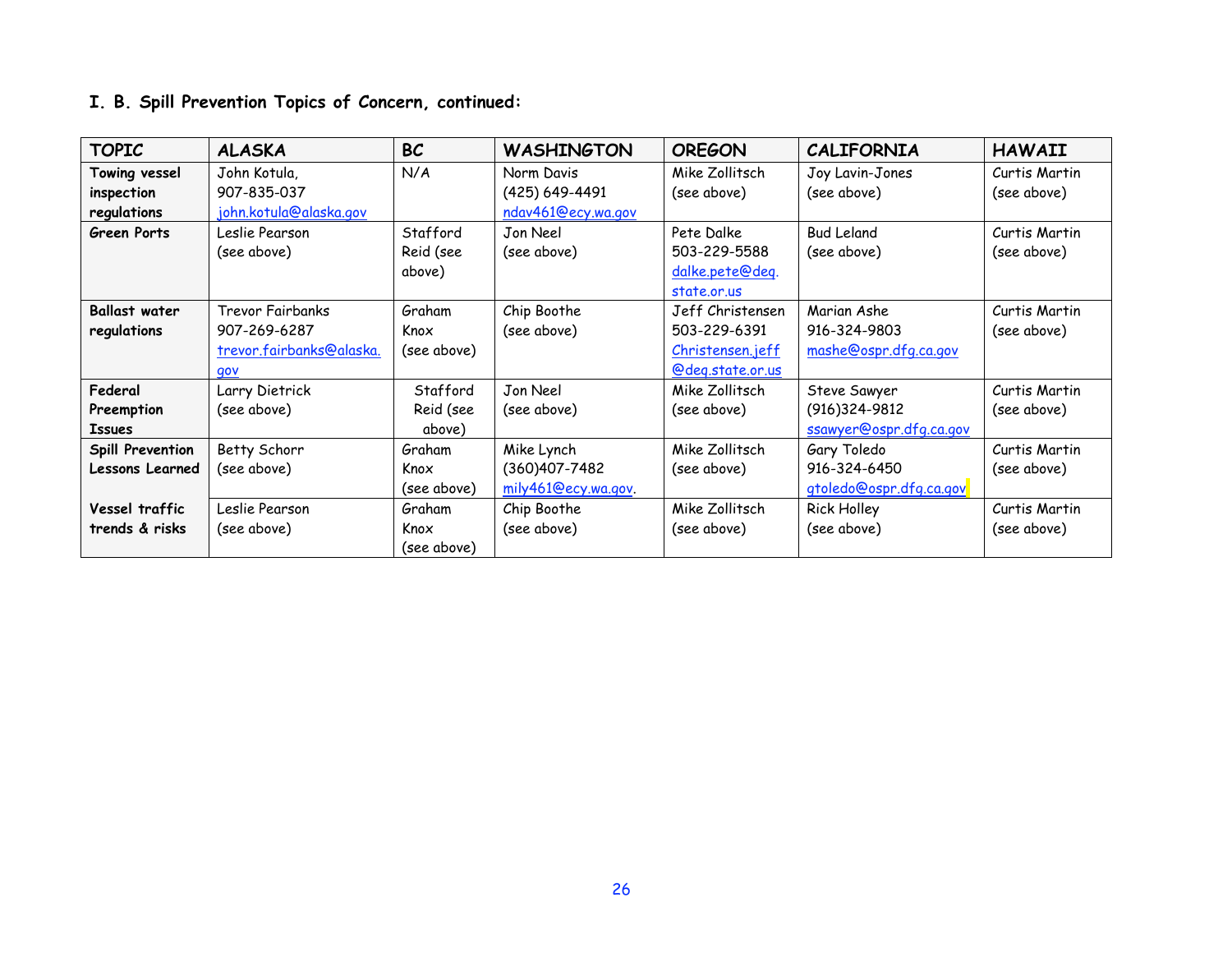| <b>TASK</b>          | <b>ALASKA</b>            | <b>BC</b>   | <b>WASHINGTON</b>   | <b>OREGON</b> | <b>CALIFORNIA</b>       | <b>HAWAII</b> |
|----------------------|--------------------------|-------------|---------------------|---------------|-------------------------|---------------|
| Increase U.S. Limits | Craig Wilson             | N/A         | Nhi Hoang           | Mike          | Steve Sawyer            | Curtis Martin |
| of Liability         | (see above)              |             | 360-407-7514        | Zollitsch     | (see above)             | (see above)   |
|                      |                          |             | nhoa461@ecy.wa.gov  | (see above)   |                         |               |
| Review U.S./CN       | Bob Mattson,             | Graham      | Dave Byers          | Mike          | Mike Sowby              | Curtis Martin |
| Transboundary        | 907-465-5349             | Knox        | 360-407-6974        | Zollitsch     | 916-324-7629            | (see above)   |
| <b>Issues</b>        | bob.mattson@alaska.gov   | (see above) | dbye461@ecy.wa.gov  | (see above)   | msowby@ospr.dfg.ca.gov  |               |
| Comment on IMH       | Larry Iwamoto            | N/A         | Elin Storey         | Mike          | Chris Klumpp            | Curtis Martin |
|                      | 907-269-7683             |             | 425-649-7111        | Zollitsch     | 916-322-1195            | (see above)   |
|                      | larry.iwamoto@alaska.gov |             | eabr461@ecy.wa.gov  | (see above)   | cklumpp@ospr.dfg.ca.gov |               |
| Maintain IVRP &      | Betty Schorr             | Graham      | Linda Pilkey-Jarvis | Mike          | Ted Mar                 | Curtis Martin |
| other Tables         | (see above)              | Knox        | 360-407-7447        | Zollitsch     | (see above)             | (see above)   |
|                      |                          | (see above) | jpil461@ecy.wa.gov  | (see above)   |                         |               |
| Maintain & Expand    | Gary Folley              | Stafford    | Mary-Ellen Voss     | Mike          | <b>Bud Leland</b>       | Curtis Martin |
| <b>OILS-911</b>      | 907-262-5210             | Reid        | (see above)         | Zollitsch     | (see above)             | (see above)   |
|                      | Gary.folley@alaska.gov   | (see above) |                     | (see above)   |                         |               |

## **II. A. Spill Preparedness and Response Projects**

## **II. B. Spill Preparedness and Response Topics of Concern**

| <b>TOPIC</b>            | <b>ALASKA</b>         | <b>BC</b>   | <b>WASHINGTON</b>  | <b>OREGON</b>  | <b>CALIFORNIA</b>        | <b>HAWAII</b> |
|-------------------------|-----------------------|-------------|--------------------|----------------|--------------------------|---------------|
| <b>Drill Programs</b>   | Betty Schorr          | Stafford    | Elin Storey        | Mike Zollitsch | <b>Bud Leland</b>        | Curtis Martin |
|                         | (see above)           | Reid (see   | 425-649-7111       | (see above)    | (see above)              | (see above)   |
|                         |                       | above)      | eabr461@ecy.wa.gov |                |                          |               |
| Oil Spill Liability     | Cheri Lowenstein      | N/A         | Jon Neel           | Mike Zollitsch | Donna Duke               | Curtis Martin |
| Trust Fund (US)         | 907-465-5270          |             | (see above)        | (see above)    | 916-323-4734             | (see above)   |
|                         | Cheri.lowenstein@alas |             |                    |                | Dduke@ospr.dfg.ca.gov    |               |
|                         | ka.gov                |             |                    |                |                          |               |
| <b>Applied Response</b> | Leslie Pearson        | Stafford    | Dave Byers         | Don Pettit     | Yvonne Addassi           | Curtis Martin |
| Technologies            | (see above)           | Reid (see   | 360-407-6974       | (see above)    | 916-324-7626             | (see above)   |
|                         |                       | above)      | dbye461@ecy.wa.gov |                | yaddassi@ospr.dfg.ca.gov |               |
| Spill Response R&D      | Leslie Pearson        | Stafford    | Dave Byers         | Don Pettit     | Mike Sowby               | Curtis Martin |
|                         | (see above)           | Reid (see   | (see above)        | (see above)    | (see above)              | (see above)   |
|                         |                       | above)      |                    |                |                          |               |
| Mutual Aid issues &     | John Bauer            | Graham      | Dave Byers         | Mike Zollitsch | Steve Sawyer             | Curtis Martin |
| updates                 | 907-269-7522          | Knox        | (see above)        | (see above)    | (see above)              | (see above)   |
|                         | john.bauer@alaska.gov | (see above) |                    |                |                          |               |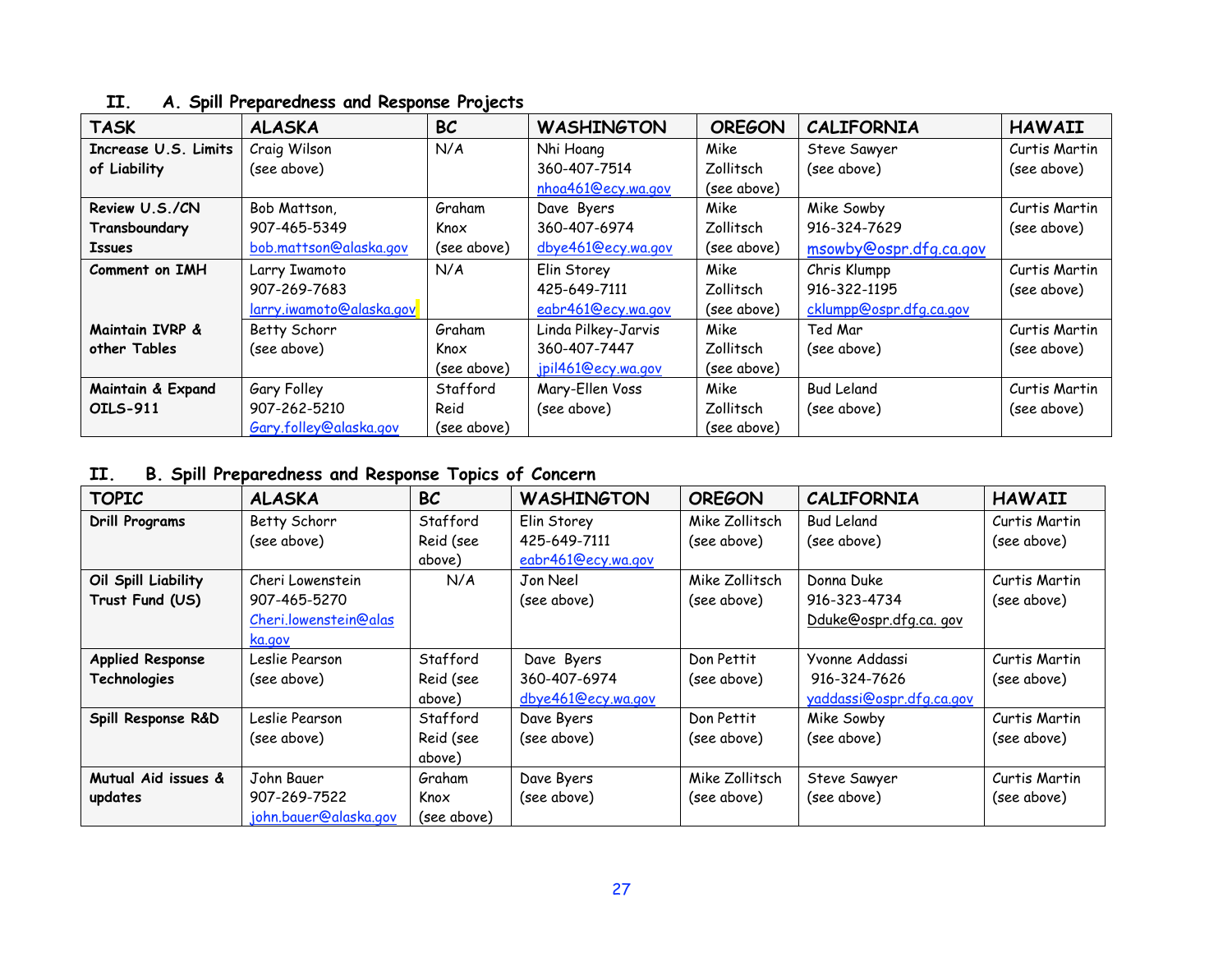## **II. B. Spill Preparedness and Response Topics of Concern**

| <b>TOPIC</b>                                | <b>ALASKA</b>               | <b>BC</b>     | <b>WASHINGTON</b>                   | <b>OREGON</b>     | <b>CALIFORNIA</b>          | <b>HAWAII</b> |
|---------------------------------------------|-----------------------------|---------------|-------------------------------------|-------------------|----------------------------|---------------|
| OSRO mergers,                               | Craig Wilson                | Stafford Reid | Linda Pilkey-Jarvis<br>360-407-7447 | Mike Zollitsch    | Chris Klumpp               | Curtis Martin |
| certifications, mutual<br>aid, and response | (see above)                 | (see above)   | jpil461@ecy.wa.gov                  | (see above)       | (see above)                | (see above)   |
| capabilities                                |                             |               |                                     |                   |                            |               |
| <b>NRDA</b>                                 | Leslie Pearson              | Stafford Reid | Rebecca Post                        | Don Pettit        | Julie Yamamoto             | Curtis Martin |
|                                             | (see above)                 | (see above)   | 360-407-7114                        | (see above)       | 916-327-3196               | (see above)   |
|                                             |                             |               | repo461@ecy.wa.gov                  |                   | jyamamot@ospr.dfg.ca.gov   |               |
| <b>Coordinated Oiled</b>                    | Leslie Pearson (see         | Stafford Reid | Rebecca Post                        | Rose Owens        | Dr. Mike Ziccardi, Oiled   | Curtis Martin |
| Wildlife Care                               | above)                      | (see above)   | (see above)                         | <b>ODF&amp;W</b>  | Wildlife Care Network      | (see above)   |
|                                             |                             |               |                                     | (503) 947-6085    | 530-752-4167               |               |
|                                             |                             |               |                                     | Rose.Owens@state. | mhziccardi@ucdavis.edu     |               |
|                                             |                             |               |                                     | or.us             |                            |               |
| Seabird & other                             | Leslie Pearson (see         | Stafford Reid | Rebecca Post                        | Don Pettit        | Dr. Mike Ziccardi          | Curtis Martin |
| vulnerable marine                           | above)                      | (see above)   | (see above)                         | (see above)       | (see above)                | (see above)   |
| populations                                 |                             |               |                                     |                   | Julie Yamamoto             |               |
|                                             |                             | Graham Knox   |                                     | Mike Zollitsch    | (see above)<br>Judd Muskat | Curtis Martin |
| Remote sensing &<br><b>RADARSAT</b>         | John Engles<br>907-835-4698 | (see above)   | Dave Byers<br>(see above)           | (see above)       | 916-324-3411               | (see above)   |
|                                             | john.engles@alaska.         |               |                                     |                   | jmuskat@ospr.dfg.ca.gov    |               |
|                                             | gov                         |               |                                     |                   |                            |               |
| Implementing 24- Hour                       | Leslie Pearson (see         | Stafford Reid | Jon Neel                            | Mike Zollitsch    | <b>Bud Leland</b>          | Curtis Martin |
| Response                                    | above)                      | (see above)   | (see above)                         | (see above)       | (see above)                | (see above)   |
|                                             |                             |               |                                     |                   |                            |               |
| Avian flu impacts on                        | Leslie Pearson (see         | Stafford Reid | Rebecca Post                        | Jeff Christensen  | Dave Jessup                | Curtis Martin |
| bird R/R & worker                           | above)                      | (see above)   | (see above)                         | (see above)       | 831-469-1726               | (see above)   |
| safety                                      |                             |               |                                     |                   | diessup@ospr.dfg.ca.gov    |               |
|                                             |                             |               |                                     |                   | Dr. Mike Ziccardi          |               |
|                                             |                             |               |                                     |                   | (see above)                |               |
| Preparedness -                              | Larry Iwamoto               | Graham Knox   | John Butler                         | Mike Zollitsch    | Chris Klumpp               | Curtis Martin |
| Response Lessons                            | (see above)                 | (see above)   | 360-407-6970                        | (see above)       | (see above)                | (see above)   |
| Learned                                     |                             |               | jbut461@ecy.wa.gov                  |                   |                            |               |
| Places of Refuge                            | John Bauer                  | Stafford Reid | Linda Pilkey-Jarvis                 | Mike Zollitsch    | Carl Jochums               | Curtis Martin |
| Planning                                    | (see above)                 | (see above)   | (see above)                         | (see above)       | 707-864-4907               | (see above)   |
|                                             |                             |               |                                     |                   | cjochums@ospr.dfg.ca.gov   |               |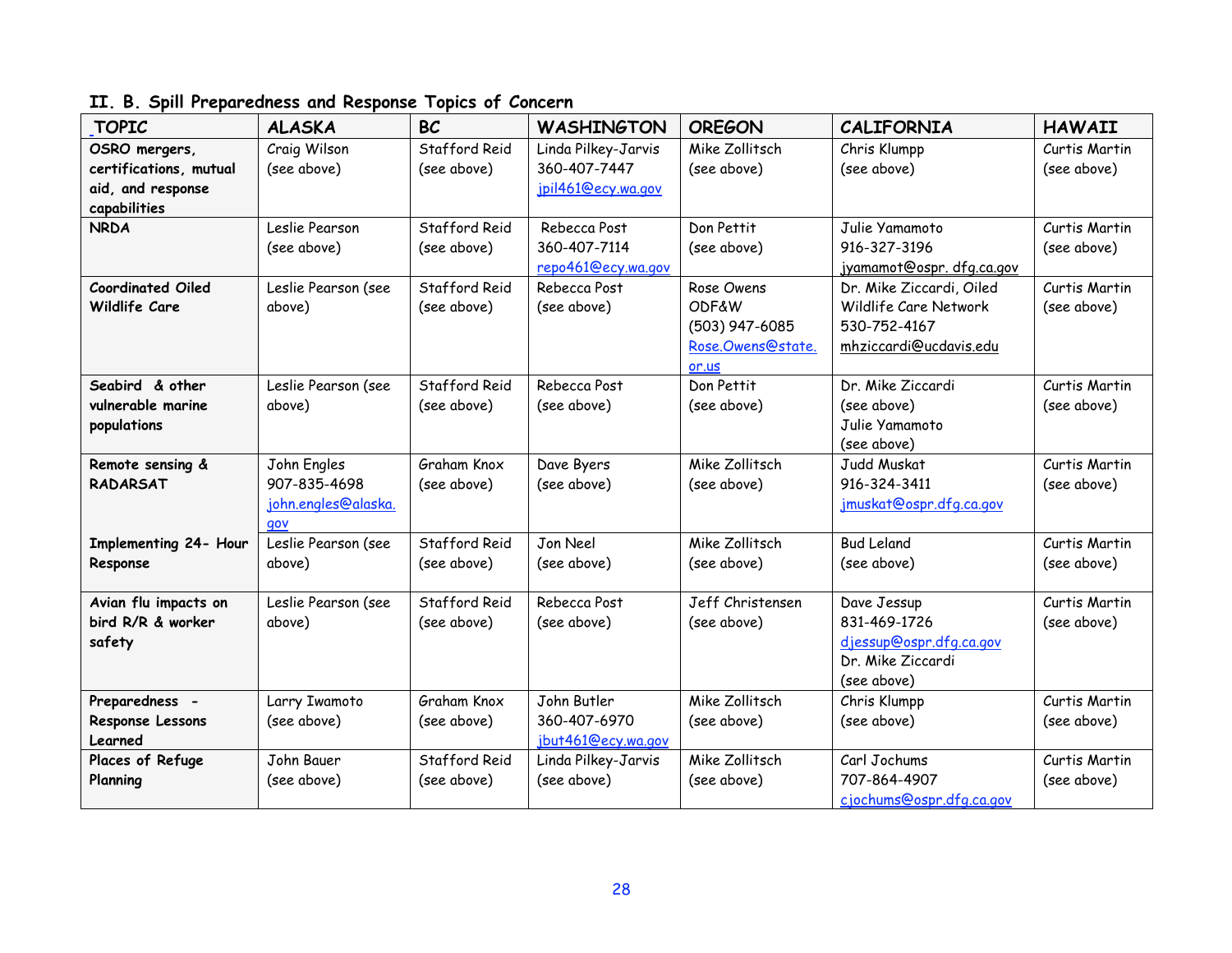## **ATTACHMENT D 2007 - 2008 WORKPLAN TIMELINE & GLOSSARY**

| <b>Work Product</b>                                                                                                                                                                                                                                                                                                                                                                                                                           | <b>Primary Responsibility</b>                                                                                                                                                                          |
|-----------------------------------------------------------------------------------------------------------------------------------------------------------------------------------------------------------------------------------------------------------------------------------------------------------------------------------------------------------------------------------------------------------------------------------------------|--------------------------------------------------------------------------------------------------------------------------------------------------------------------------------------------------------|
| BY FALL COORDINATING COMMITTEE 2007                                                                                                                                                                                                                                                                                                                                                                                                           |                                                                                                                                                                                                        |
| Finalize WCOVTRM project 5-year report & determine<br>need for further actions; revise Annual Work Plan as needed<br>Produce 2007 Annual Report<br>Confirm 2007 Legacy Award winners<br>Plan for and host Clean Pacific Conference<br>Set date for fall POSPET meeting                                                                                                                                                                        | EC, WCOVTRM Co-Chairs, & CC<br>EC<br>EC, CC, Task Force Members<br>EC, CC, Trade Fair Group<br>EC & POSPET Chair                                                                                       |
| BY WINTER COORDINATING COMMITTEE 2008                                                                                                                                                                                                                                                                                                                                                                                                         |                                                                                                                                                                                                        |
| Debrief Clean Pacific Conference outcomes<br>$\bullet$<br>Compile Pipeline regulations table & GRP report<br>٠<br>Convene fall POSPET meeting<br>٠<br>Petition U.S. agencies re: facility Limits of Liability<br>$\bullet$<br>Green Ports Roundtable planning<br>٠<br>Identify Transboundary Workgroup members & Scope of Work<br>٠<br>Set 2008 Annual Meeting Date<br>$\bullet$<br>Meet with USCG Pacific Area<br>Collect mid-term 2007 data | EC, CC, Trade Fair Group<br>EC<br>EC & POSPET Chair<br>EC<br>EC, Coordinating Committee<br>EC & Coordinating Committee<br>EC & Coordinating Committee<br>EC & Coordinating Committee<br>Data Workgroup |
| BY SPRING COORDINATING COMMITTEE 2008                                                                                                                                                                                                                                                                                                                                                                                                         |                                                                                                                                                                                                        |
| Provide Midterm Report to Task Force Members<br>٠<br>Convene POSPET's Spring meeting<br>٠<br>Request 2008 Legacy Award nominations<br>٠<br>Convene Transboundary Workgroup & adopt work plan<br>$\bullet$<br>Host Roundtable on Green Ports<br>Review/discuss 08/09 Annual Work Plan concepts<br>٠<br>2008 Annual Meeting planning<br>$\bullet$<br>Identify Pipeline Workgroup Scope of Work                                                  | EC<br>EC & POSPET Chair<br>EC<br>EC, Project Co-Chairs<br>EC & Coordinating Committee<br>EC & Coordinating Committee<br>EC & Coordinating Committee<br>EC & Coordinating Committee                     |
| BY SUMMER COORDINATING COMMITTEE 2008                                                                                                                                                                                                                                                                                                                                                                                                         |                                                                                                                                                                                                        |
| Produce 2007 West Coast spill data report<br>Adopt 2008-2009 Annual Work Plan<br>٠<br>Review Legacy Award nominations<br>٠<br>Transboundary Workgroups continues<br>or adopts final report                                                                                                                                                                                                                                                    | ADEC, Data Workgroup, EC<br><b>Task Force Members</b><br>EC, CC, Task Force Members<br>EC, Project Chair                                                                                               |
| Review CAIP trends<br>Identify Pipeline Workgroup chair and members                                                                                                                                                                                                                                                                                                                                                                           | EC, Coordinating Committee<br>EC, Coordinating Committee                                                                                                                                               |